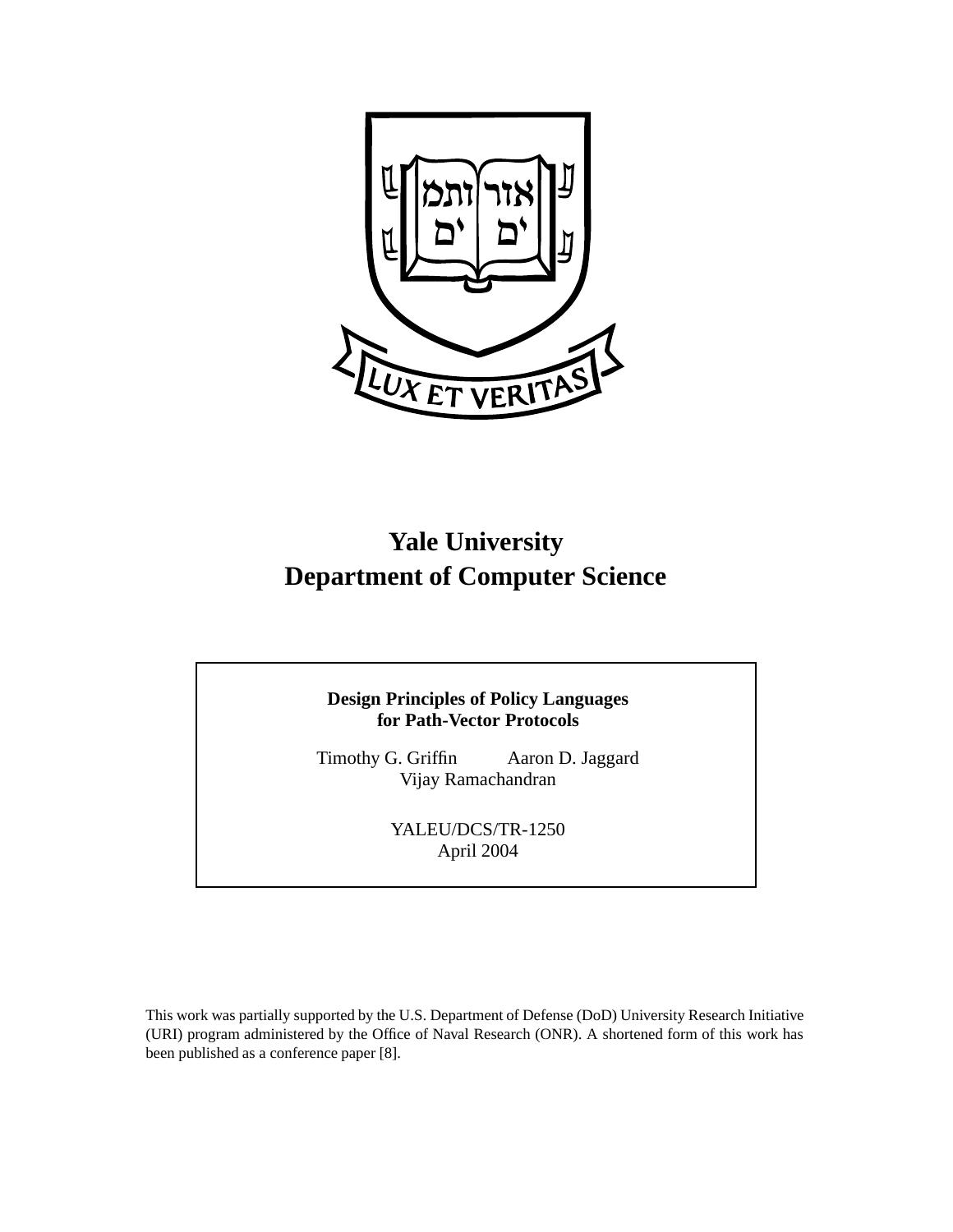## Design Principles of Policy Languages for Path-Vector Protocols

Timothy G. Griffin<sup>∗</sup> Aaron D. Jaggard<sup>†</sup> Vijay Ramachandran<sup>‡</sup>

## **Abstract**

BGP is unique among IP-routing protocols in that routing is determined using semantically rich routing policies. However, this expressiveness has come with hidden risks. The interaction of locally defined routing policies can lead to unexpected global routing anomalies, which can be very difficult to identify and correct in the decentralized and competitive Internet environment. These risks increase as the complexity of local policies increase, which is precisely the current trend. BGP policy languages have evolved in a rather organic fashion with little effort to avoid policy-interaction problems. We believe that researchers should start to consider how to *design* policy languages for path-vector protocols in order to avoid routing anomalies while obtaining desirable protocol properties. We take a few steps in this direction by identifying the important dimensions of this design space and characterizing some of the inherent design trade-offs. We do this in a general way that is not constrained by the details of BGP.

## **1 Introduction**

The Border Gateway Protocol (BGP) is the dynamic routing protocol used to connect autonomously administered networks on the Internet [12, 21, 25]. BGP's main task is to establish and maintain best-effort connectivity, even in the face of large-scale network outages. This contrasts with other, more familiar IP-routing protocols such as OSPF and IS-IS, whose main task is to establish and maintain connectivity *within* a single administrative domain [14].

BGP is unique among IP-routing protocols in that routing is determined using semantically rich routing policies. It is important to note that the languages and techniques for specifying BGP routing policies are not actually a part of the protocol. The BGP specification (RFC 1771 [21]) merely describes the low-level binary formats of BGP update messages, the intended meaning of the fields included in update messages, and the correct operation of a BGP-speaking router. On the other hand, routing-policy languages have been developed by router vendors and have evolved through interactions with network engineers in an environment lacking vendor-independent standards. Vendors typically provide hundreds of special commands for use in the configuration of BGP policies. In addition, BGP communities (RFC 1997 [3]) allow policy writers to selectively attach tags to routes and use these to signal policy information to other BGP-speaking routers. Routing policies can then condition their behavior on the presence or absence of specific community values. These developments have more and more given the task of writing BGP configurations aspects associated with open-ended programming. This allows network operators to encode complex policies in order to address unforeseen situations and has opened the door for a great deal of creativity and experimentation in routing policies.

However, this rich expressiveness has come with hid-

This work was partially supported by the U.S. Department of Defense (DoD) University Research Initiative (URI) program administered by the Office of Naval Research (ONR). A shortened form of this work has been published as a conference paper [8].

<sup>∗</sup>Intel Research Laboratory at Cambridge, Cambridge, UK. E-mail: tim.griffin@intel.com. This work was done while at AT&T Labs – Research, Florham Park, NJ, USA.

<sup>†</sup>Dept. of Mathematics, Tulane University, New Orleans, LA, USA. E-mail: adj@math.tulane.edu. Partially supported by ONR Grant N00014-01-1-0795 and by ONR Grant N00014-01-1-0431. This work was done while at the Dept. of Mathematics, University of Pennsylvania, Philadelphia, PA, USA.

<sup>‡</sup>Dept. of Computer Science, Yale University, New Haven, CT, USA. E-mail: vijayr@cs.yale.edu. Partially supported by a 2001–2004 U.S. DoD National Defense Science and Engineering Graduate (ND-SEG) Fellowship and by ONR Grant N00014-01-1-0795.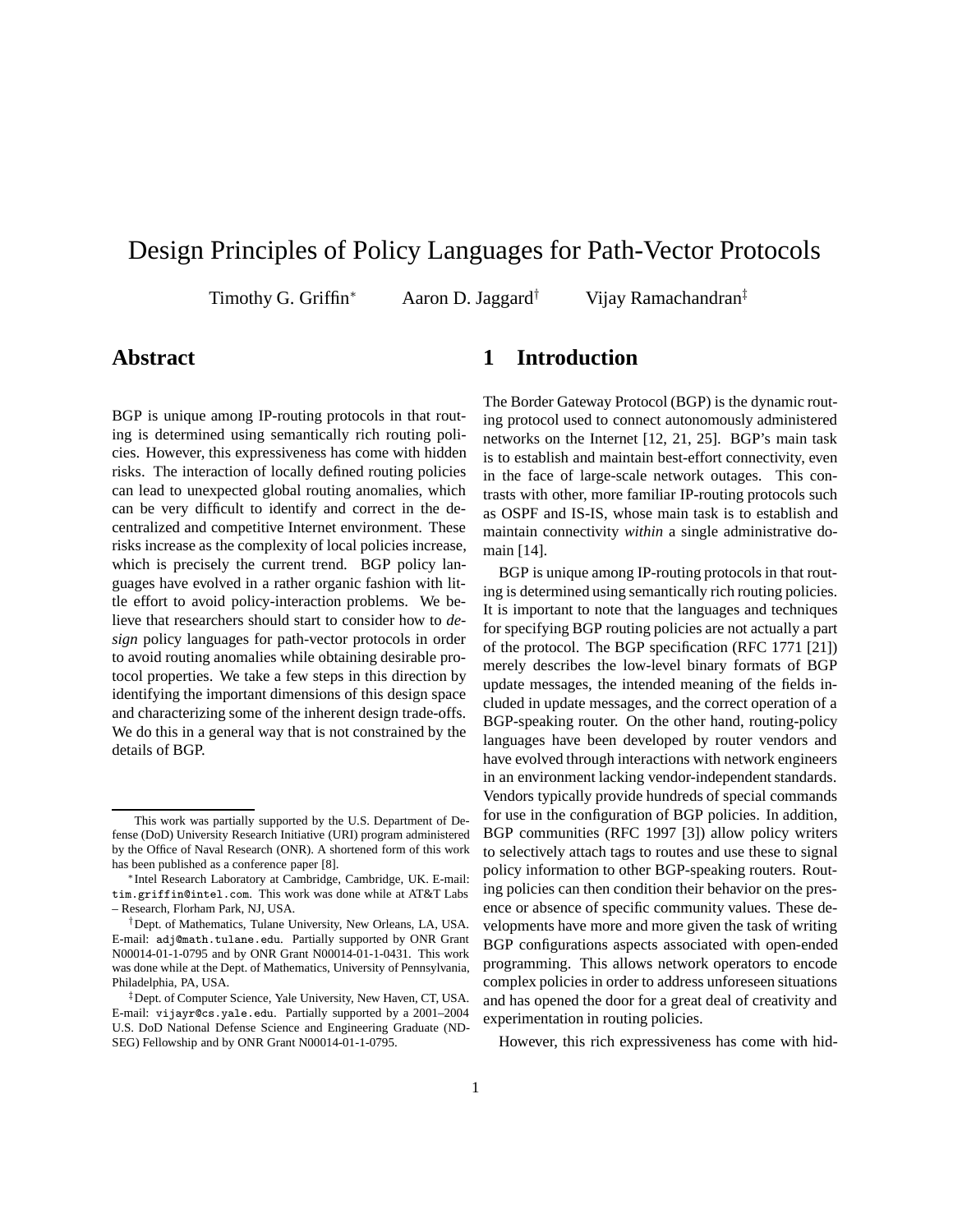den risks. The interaction between locally defined routing policies can lead to unexpected global routing anomalies such as nondeterministic routing and protocol divergence [9, 26]. If the interacting policies causing such anomalies are defined in separate, autonomously administered networks, then these problems can be very difficult to debug and correct. For example, the setting of an attribute in one autonomous system to implement "coldpotato routing" can cause protocol divergence in a neighboring autonomous system [4, 18]. We suspect that such problems will only become more common as BGP continues to evolve with richer policy expressiveness. For example, extended communities [20] provide an even more flexible means of signaling information within and between autonomous systems than the original definition [3] did. At the same time, applications of communities by network operators are evolving to address complex issues of interdomain traffic engineering [2].

We believe that the root cause of "BGP-configuration problems" is a lack of design for the policy languages that are used to configure this protocol. BGP policy languages have evolved in a rather organic fashion with little or no effort made to avoid policy-interaction problems. We believe that researchers should start to consider how to *design* policy languages and path-vector protocols that together avoid such risks and yet retain other desirable features. We take a few steps in this direction by identifying the important dimensions of this design space and characterizing some of the inherent design trade-offs. We do this in a general way that is not constrained by the details of BGP. As a result, our framework may offer guidance not only in the analysis of proposals to correct or extend BGP but also in the analysis of other BGP-like protocols such as a version of BGP supporting Virtual Private Networks [22], Telephony Routing over IP (TRIP) [23], and of various proposals for interdomain routing of optical paths [19, 27].

### **1.1 Overview of the Design Space**

We feel that our main contribution is in the identification of the *design goals* of policy languages and pathvector protocols. In addition, we formalize these goals and path-vector implementations in a way that allows inherent trade-offs to be rigorously characterized.

We identify six important design goals for any pathvector protocol and policy language:

**Expressiveness.** From the perspective of a network operator, we desire policy languages that are as *expressive* as possible. For example, shortest-path routing is not expressive enough for the requirements of current interdomain routing because it is unable to capture the "natural" routing conditions arising from the pervasive economic roles of customer, provider, and peer [15, 16]. The challenge then is to design policy languages that are as expressive as possible, and yet not so expressive that other design goals are sacrificed.

**Robustness.** We require predictability, *i.e.*, that any nondeterminism in routing policies is not the result of unwanted policy interactions, and the existence of a routing solution which is always found by the protocol (this prevents protocol divergence). Furthermore, we insist that the same is true of any configuration that results from any combination of link and node failures in the network. The goal of robustness is the primary constraint on the expressive power of a policy language; we are generally uninterested in non-robust policies.

**Autonomy.** Network operators often require a high degree of *autonomy* when defining routing policies. We may have a good intuition about what this means—that policy writers are given wide latitude in defining policies that reflect their own interests and not the interests of their neighbors. Here, generalized autonomy will mean the ability to define a partition on routes and then rank the partition classes arbitrarily. Operationally, autonomy is important because it isolates an autonomous system from policy changes occurring in other (neighboring or distant) autonomous systems. Without a high degree of autonomy, network operators would have to continually "tweak" their policies to compensate for unseen changes made to policies elsewhere.

In addition to a generalized definition, we present one notion of autonomy important for BGP—*autonomy of neighbor ranking*—that allows policy writers to classify neighbors and set route preferences in accordance with this classification. This type of autonomy is required for a BGP policy language to support policies compatible with present-day commercial realities of the Internet.

**Protocol Transparency.** Many "obvious" approaches to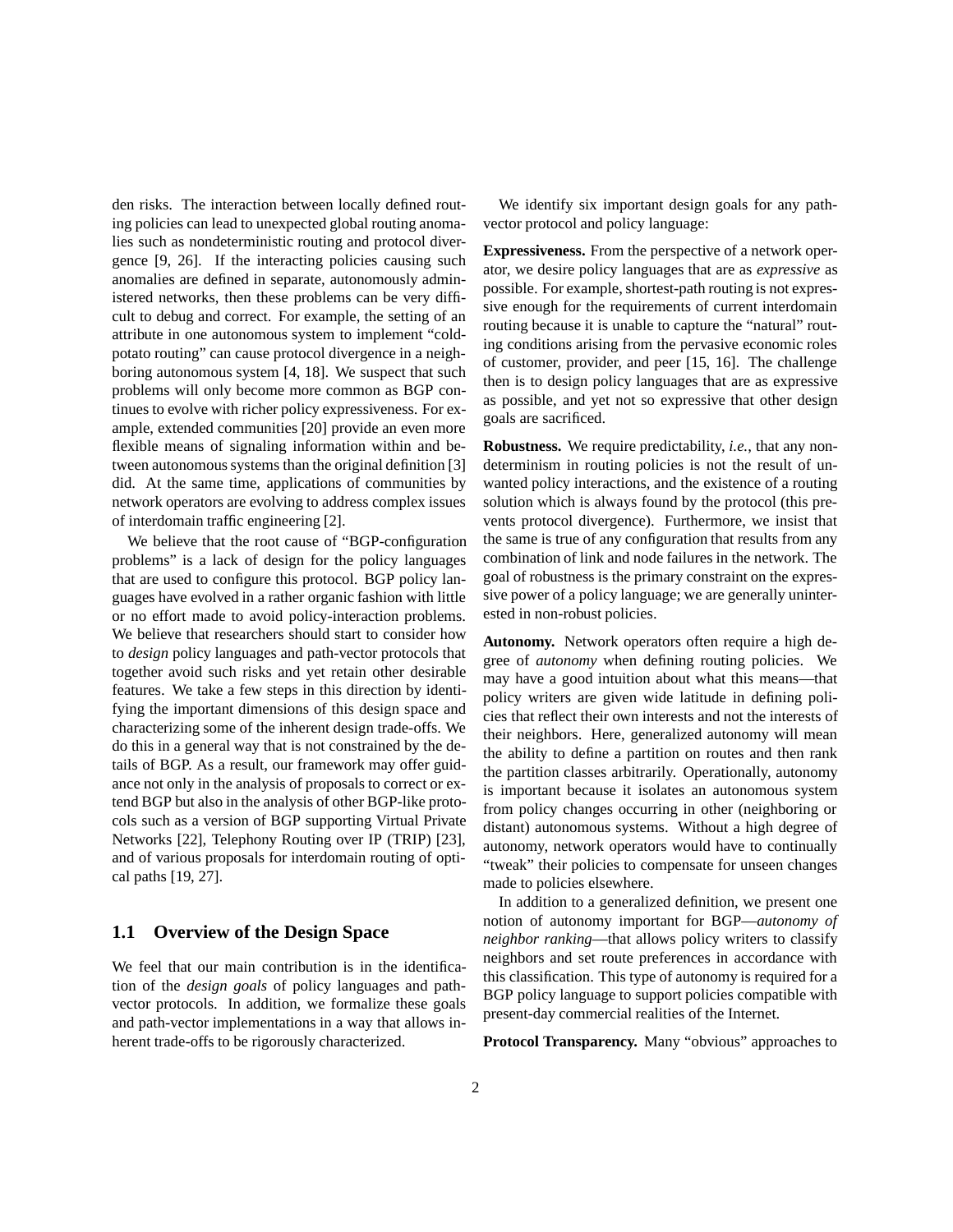achieving very expressive and robust systems involve a high cost; they add machinery that is invisible to policy writers to the underlying path-vector system. What is lost is *protocol transparency*—the ability of network operators to understand the semantics of policies they write. If the protocol itself is allowed to dynamically modify the input policies (in order to ensure robustness, for example), then it may become very difficult, if not impossible, to maintain and debug routing policies.

**Global Consistency.** One way to achieve robustness is to implement a mechanism enforcing a global-consistency constraint that guarantees robustness. This constraint could be enforced in any number of ways, including an additional protocol or set of protocols, by convention, by regulation, by economic incentives, or by some combination of methods. Of course, the easier such a constraint is to check, the better. We note that in the current Internet, there is no global-consistency checking of BGP policies.

**Policy Opaqueness.** This design goal measures the degree to which details of routing policies are to be kept private or hidden from those outside of a routing domain (the term is from Geoff Huston [17]). Full policy opaqueness is, of course, in direct conflict with any sort of globalconsistency enforcement. Therefore, the design challenge is to find a happy medium that allows for the exposure of just enough information to ensure robustness while at the same time allowing for a sufficient amount of information hiding to satisfy policy writers.

Our formalization starts with defining three distinct components of any path-vector protocol: the underlying path-vector system, the policy language, and any global consistency assumptions about the network. The pathvector system should be thought of as the low-level means of carrying messages between systems, much like RFC 1771. Section 2 presents a definition for path-vector systems that formalizes the information that nodes exchange, various restrictions on nodes' behavior, and the way that protocols mediate interactions between nodes. As we define various components, we illustrate them with a running example that models BGP. Additional examples are given in Section 3.

We separate the definition of a path-vector system from the definition of a policy language: a policy language is a high-level declaration of how the attributes describing a route change when the route is exchanged between neighbors. Section 2.3 defines the intended role of policy languages in path-vector-system configuration.

The notions of expressiveness and robustness are formalized in Sections 4 and 5. For both we employ the Stable Paths Problem (SPP) [9] as a semantic model of path-vector systems. We identify one class of robust systems as our target for expressiveness (Definition 5.4 and Theorem 5.10). Autonomy and transparency are formalized in Sections 6.1 and 6.2. Policy opaqueness is briefly discussed in Section 6.4, while global constraints are considered in Section 7.

Besides the more obvious trade-offs already mentioned, we identify several more subtle ones:

- 1. Any system with a policy language that is maximally expressive but has no global constraint must give up either autonomy of neighbor ranking or transparency (or both) (Theorem 6.9).
- 2. Any autonomous, transparent, and robust system with a policy language at least as expressive as shortest-path routing must have a non-trivial global constraint (Theorem 7.4).

These results tell us that, if we seek to design expressive policy languages that are transparent, autonomous, and robust, then we must consider the global constraint as an integral part of the design. Indeed, current pathvector protocols may succeed in part because of assumptions about the global network; our framework highlights the importance of this component of design.

Figure 1 illustrates the design space for robust and transparent path-vector policy systems. (This figure is meant to aid in developing intuitions, and should not be taken too literally.) The  $x$ -axis represents the expressive power of systems, and the y-axis represents the relative difficulty of checking the global constraint. Combinations of path-vector systems and policy languages which fall close to the bottom right of Figure 1 are generally desirable.

Some points in the space deserve attention. On the bottom horizontal line lie systems that require no global constraint to be robust. In this paper, we assume "minimal" expressiveness is "Shortest-Paths" routing; a simple extension to this is "Shortest-Available Paths," which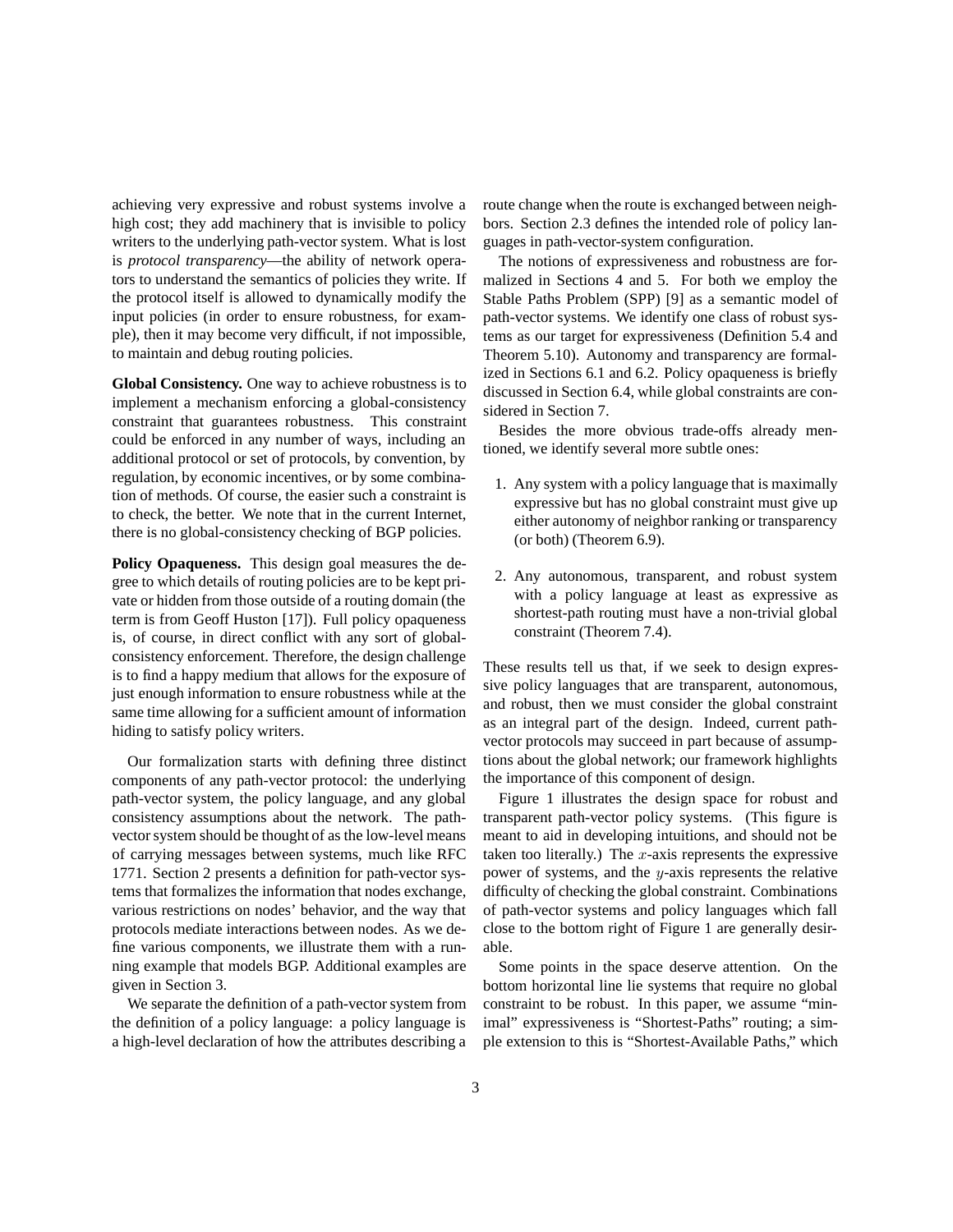

Figure 1: Design space for **robust** and **transparent** path-vector systems.

allows routes to be filtered (even if they are the shortest) and chooses the shortest path from the remaining routes. (Both examples are given in Section 3.) We take "maximal" expressiveness to be the expressive power of a natural class of robust systems that we define in Section 5.3. Two possible systems which possess the property "Globally Increasing Path Ranking" are discussed in Section 6.3; while these achieve maximal expressiveness with no global constraint, they sacrifice other design goals in the process. The final extreme point, "Robust BGP," is a system in which all BGP policies are collected and verified not to contain conflicting policies. One might use the Routing Policy Specification Language (RPSL) [1] in the manner suggested in [7] to accomplish this. Many practical issues make this scenario unlikely; furthermore, it was shown in [10] that, in the worst case, checking various global-consistency constraints is *NP-hard*.

Hierarchical BGP systems (inspired by [5, 6]) provide examples from today's commercial Internet. Figure 1 includes the system CP, a BGP-like system in which the policy language allows nodes to classify neighbors as customers and providers and to rank routes consistent with those relationships; CP is robust if there are no cycles in the customer/provider graph and if classifications of neighbors are consistent. We might increase the expressiveness of this system in two ways: (1) allow an additional classification of neighbors as peers, in which case we must modify the global constraint to additionally check the consistency of peer classifications (the system HBGP); or (2) modify the policy language to permit marking routes for backup use (the system CP+BU). Combining both approaches achieves the expressiveness of the system HBGP+BU. These types of systems are discussed in Section 8. Note that in the real world, there are no existing methods to enforce either the local or global constraints, although Internet economics seems to ensure that networks behave in close approximation to the rules described by the above-mentioned robustness conditions.

## **2 Path-Vector Policy Systems**

In this section, we define the "protocol part" of our framework: the underlying exchange system for route information. We sketch the components independent of any particular system or instance of a system. Using the defini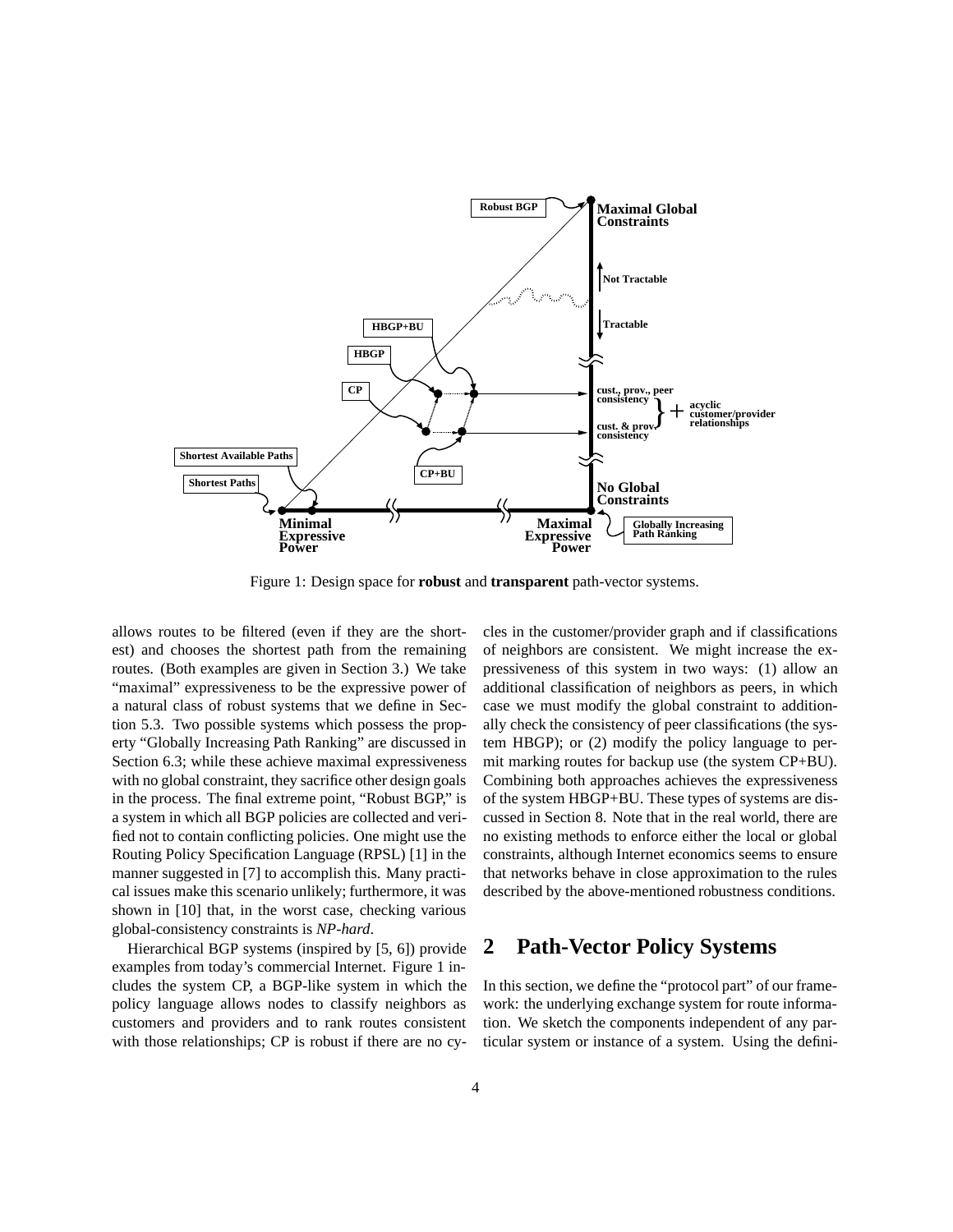tions presented here, we can rigorously explore the protocol design space in later sections.

### **2.1 Dynamics of Path-Vector Routing**

We first briefly discuss the intended dynamics of routing using a path-vector system, as this motivates the system components we define in our framework.

Informally, let each node in the network be a protocolspeaking router responsible for its autonomous domain. A node advertises destinations in its network to its neighbors, and they further transmit this information to their neighbors, *etc*. Whenever a router gets new information about a destination, it determines the best route to that destination given all the up-to-date information it has collected. We expect that routers will influence these decisions by modifying route attributes. This can be done on *export*, when routes are advertised to neighbors (or possibly filtered out altogether), or on *import*, when data are collected and stored for decision-making.

Therefore, we assume that there is some data structure to store and exchange route information, and that transformations to these data structures are made on import and export as dictated by routers' policy configurations. The exchange of these data structures between neighbors as described above will eventually permeate the network with knowledge about the various destinations *originated* by routers. Comparing these data structures gives a "best" route to a destination.

### **2.2 Formal Definition of Path-Vector Systems**

As we develop our framework, we will use a simplified model of BGP as a running example. This example model assumes that each node (router) represents an entire autonomous system and thus treats only External BGP (not Internal BGP). It also ignores most BGP attributes and simplifies others. We will adorn the elements of this example system with the subscript  $\mu$ *bgp*.

### **2.2.1 Route Information**

A path descriptor is a data record about a path that contains enough information (*e.g.*, the routing destination, the sequence of AS numbers along the entire path, routers'

preference values for the path, transmission cost, *etc.*) for a router to compare it to other paths and to inform its neighbors about the path so that they can do the same. A router learns of paths by receiving descriptors from neighbors and preserves knowledge of potential best routes by storing descriptors for paths to all known destinations.

The path-vector-system specification includes a description of the components in a path descriptor and a map that ranks them using values from a totally ordered set. This ranking permits routers to determine best routes based on just the information contained in the available descriptors to a destination; in particular, the rank of a descriptor depends only on that descriptor. Determining rank normally involves some components of path descriptors that can be transformed by both locally configured policies and the underlying message-exchange protocol itself.

**Definition 2.1.** Let the quadruple

$$
\mathcal{I}=(\mathcal{D},~\mathcal{R},~\mathcal{U},~\omega)
$$

be the *route-information* portion of the path-vectorsystem specification. The components are defined as follows:

 $D$  is the set of possible routing destinations;

- R is the set of path descriptors, such that to every  $r \in \mathcal{R}$ there must be associated a unique  $dest(r) \in \mathcal{D}$ ;
- $U$  is a set totally ordered by  $\leq$ ; and
- $\omega$  is a function (the *ranking function*) from  $\mathcal R$  to  $\mathcal U$  that determines how path descriptors are ranked (thus, the role of path-descriptor attributes in choosing routes).

**Remark 2.2.** Although the mechanics of determining "best" routes will be discussed in Section 2.6, we observe the convention that the ranking function will map more preferred paths to smaller elements of  $U$ .

**Running Example, Part 1.** In our example system, let  $D$  be the set of all IPv4 CIDR blocks. Let the set of path descriptors be

$$
\mathcal{R}_{\mu bgp} = \mathcal{D}_{\mu bgp} \times \mathbb{N} \times \text{Seq}(\mathbb{N}) \times \mathbb{N} \times 2^{\mathcal{C}},
$$

where  $\mathbb N$  is the set of natural numbers,  $\text{Seq}(\mathbb N)$  is the set of finite sequences of natural numbers, and  $\mathcal C$  is the set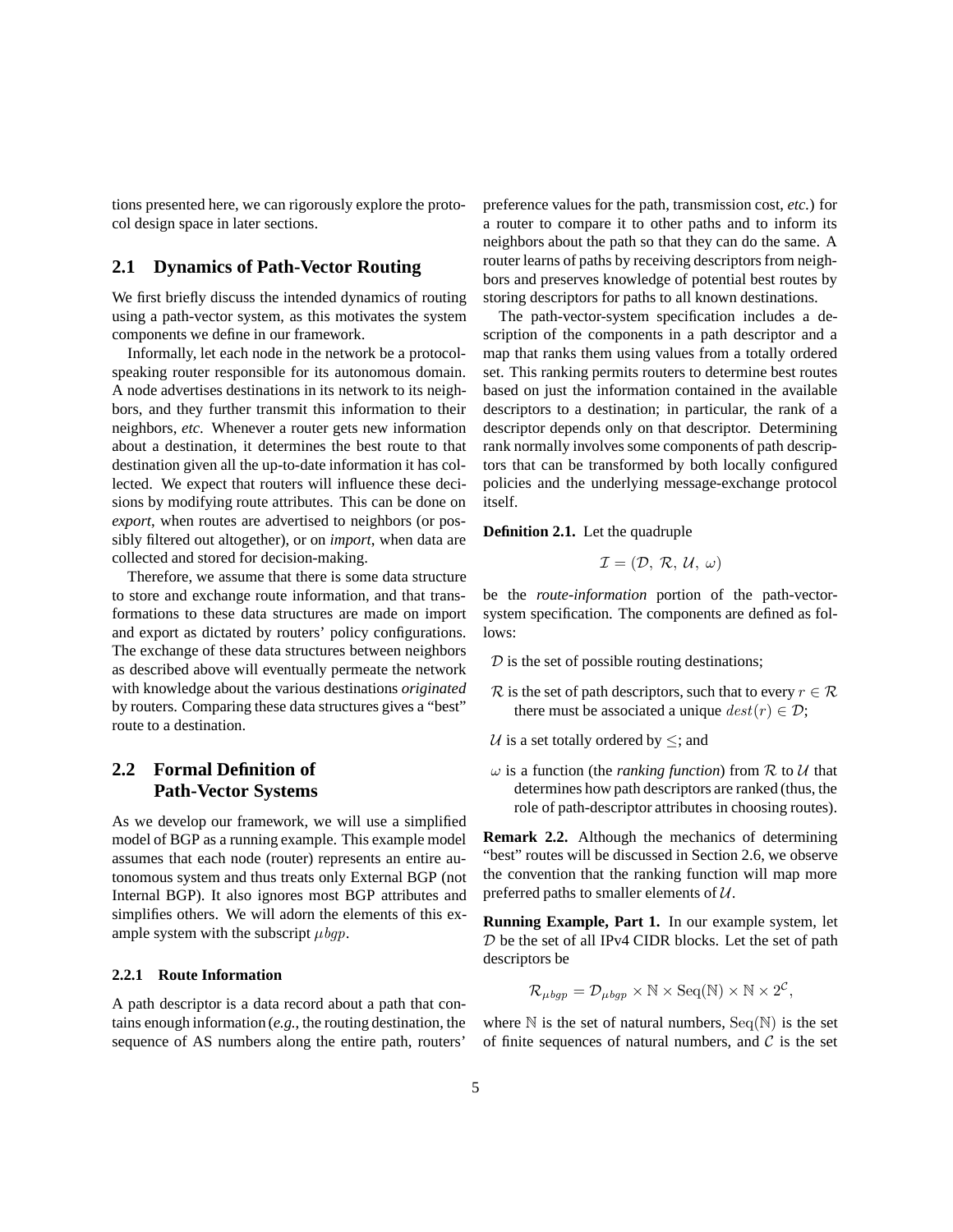{red, blue, green}. If  $r = (d, l, P, n, S) \in \mathcal{R}_{\mu bgp}$ , then d is the destination of r, l is the *local preference*, P is the *AS path*, n is the *next hop*, and the elements of S are the *colors* of r. Colors are meant to be a very simple model of BGP communities [3].

Let  $\mathcal{U}_{\mu b q p} = \mathbb{N} \times \mathbb{N} \times \mathbb{N}$  and  $\omega((d, l, P, n, S)) =$  $(l, |P|, n)$ , with the ordering  $\leq_{\mu \to q}$  on  $\mathcal{U}_{\mu \to q}$  given by  $(l, m, n) \leq_{\mu bgp} (l', m', n')$  if and only if:

$$
l > l'; \text{ or}
$$
  
\n
$$
l = l', m < m'; \text{ or}
$$
  
\n
$$
l = l', m = m', n \leq n'.
$$

The combination of  $\leq_{\mu bgp}$  and  $\omega_{\mu bgp}$  prefers higher local preference, with ties broken by preferring smaller ASpath length and then smaller value of the next hop.

### **2.2.2 Import and Export Policies**

Path-vector systems explicitly include operations for importing routes from neighbors and exporting routes to neighbors. Router operators provide separate *import and export configuration policies* to describe router behavior when exchanging route information, *e.g.*, to change pathdescriptor attributes for a route affecting its rank or to filter out routes altogether. The set of node policies across the network would therefore be a component of a specific instance of the path-vector system. On a low level, the import and export policies are per-neighbor functions on path descriptors that transform their components to make preference changes in accordance with local policy. We expect that policies will usually be written in a higher-level policy language, which motivates the policylanguage component of design.

A path-vector system includes *local-policy constraints* on what import and export policies are allowed. These limits on the expressiveness of local policies can help guarantee robustness and can help ensure that a protocol achieves its goals; *e.g.*, if policies can only add a positive value to a path-cost attribute that alone determines path rank, the path-vector system implements lowest-cost-path routing.

Formally, let elements of the function space  $2^R \rightarrow 2^R$ be called *policy functions* (these are functions on sets of path descriptors, thus describing transformations on them). We then define local-policy constraints in the following way.

**Definition 2.3.** Let the triple

$$
\mathcal{C} = (\mathbf{L}^{in}, \mathbf{L}^{out}, \mathbf{0})
$$

be the *local-constraints* portion of the path-vector-system specification. L*in* and L*out* are predicates on import and export policy functions, respectively. If  $L^{in}(f)$  or  $L^{out}(f)$ holds, then f is a *legal* local-policy function. Furthermore, we assume that if either  $L^{in}(f)$  or  $L^{out}(f)$  holds, then  $f$  satisfies:

- (1) for each  $X \subseteq \mathcal{R}$ , if  $|X| = 1$  then  $|f(X)| \leq 1$ ;
- (2) for each  $X \subseteq \mathcal{R}$ ,  $f(X) = \bigcup_{r \in X} f(\{r\})$ ; and
- (3) for each  $r_1, r_2 \in \mathcal{R}$ , if  $f(\{r_1\}) = \{r_2\}$ , then  $dest(r_1) = dest(r_2).$

O is a predicate defined on subsets of  $R$  used to define what sets of path descriptors can be originated at a node. A node can only advertise newly originated destinations described by  $X \subseteq \mathcal{R}$  if  $O(X)$  holds.

**Running Example, Part 2.** In our simplified-BGP example, we want policies to affect only the local-preference and colors (communities) attributes of path descriptors. We let  $L_{\mu bgp}^{in}(f)$  and  $L_{\mu bgp}^{out}(f)$  hold if and only if f satis-<br>fies conditions (1) (3) above as well as fies conditions  $(1)$ – $(3)$  above as well as

(4)  $f((d, l, P, n, S)) = {(d', l', P', n', S')}$  implies  $d' = d$ ,  $P' = P$ , and  $n' = n$ .

Additionally, the only path descriptors which may be originated by nodes are those with an AS path containing the AS alone (because the destination should be in the originating AS's domain) and a default local preference of 0, so we let  $O_{\mu bgp}(X)$  be true if and only if  $(d, l, P, n, S) \in X$  implies  $l = 0$  and  $P = v$  where v is the originating AS.

#### **2.2.3 Application of Policies**

Although import and export policies allow router operators to configure their routers, we must recognize that it is the router (or the protocol itself) actually applies those policies to path descriptors encountered while running the protocol. Therefore, path-vector-system specifications include a *policy-application function* for both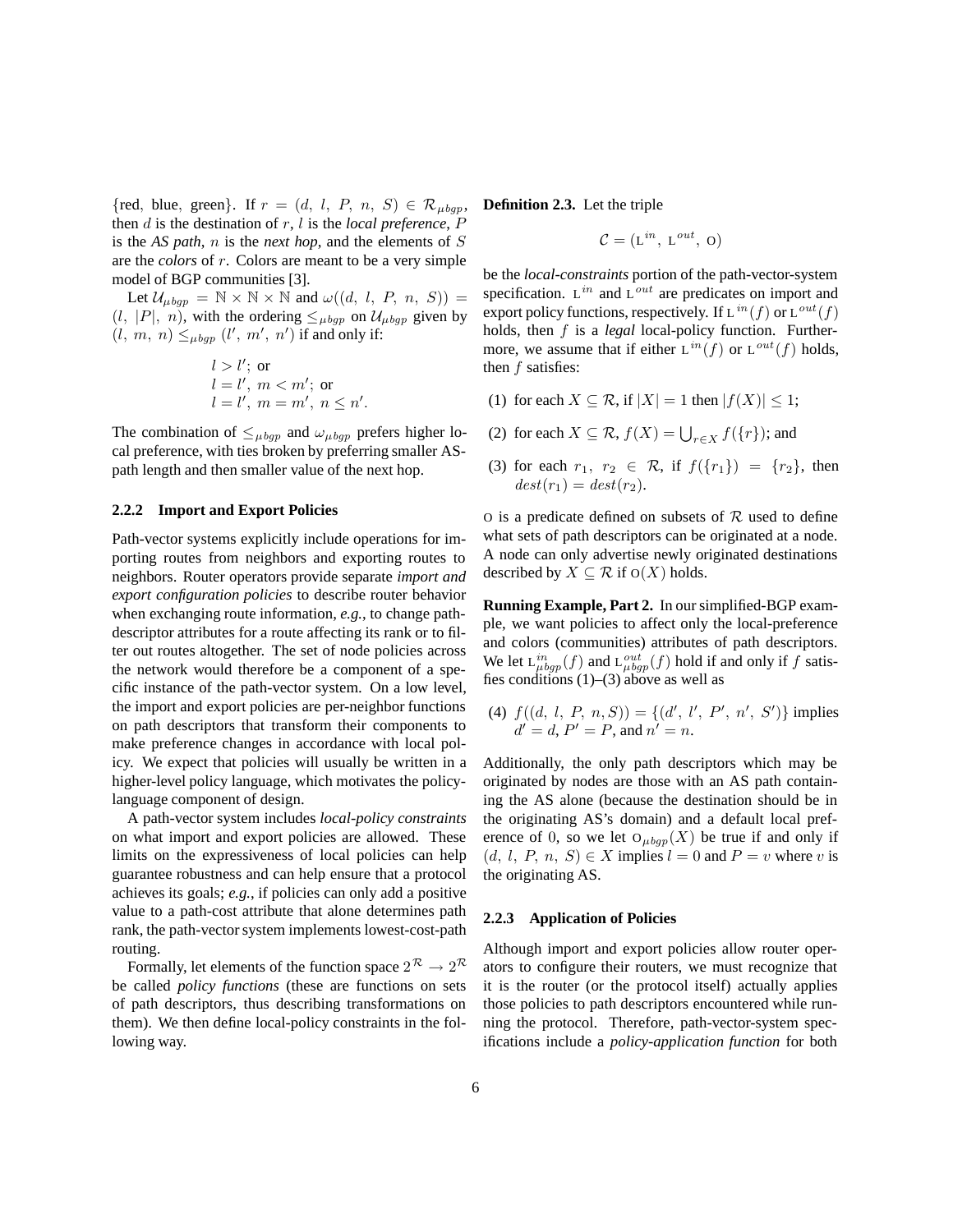the import and export operations. These functions describe the transformations used by the protocol to apply operator-provided policies to path descriptors. This allows the application of policies to be consistent with the goals of the protocol, *e.g.*, routers may only apply policies when they satisfy a local condition guaranteeing robustness. These functions are often used to make changes to path descriptors uniformly throughout all information exchanges in addition to applying the operator-provided configuration policy (*e.g.*, appending a node name to the described path or hiding certain attributes when they contain private information). Formally, we have

#### **Definition 2.4.** Let the pair

$$
\mathcal{T}=(t^{in},\ t^{out})
$$

be the *protocol-transformation* portion of the path-vectorsystem specification. Both  $t^{in}$  and  $t^{out}$  are functions of type  $(\mathbb{N} \times \mathbb{N} \times (2^{\mathcal{R}} \rightarrow 2^{\mathcal{R}}) \times 2^{\mathcal{R}}) \rightarrow 2^{\mathcal{R}}$ ; the first two arguments are node names, the third is the policy function to apply, the fourth is the target set of path descriptors.

**Running Example, Part 3.** We now give the protocol transformations for our model of BGP. If  $u$  and  $v$  are nodes,  $f$  is a policy function (expected to be  $u$ 's export policy function for  $v$ ), and  $X$  is a set of path descriptors (expected to be known to  $u$ ), then

$$
t_{\mu bgp}^{out}(u, v, f, X) = \{ (d, 0, vP, u, S) | (d, m, P, w, S) \in f(X) \}.
$$

The protocol applies the (export) policy function (which may change local preference and colors) and then updates the AS-path and next-hop values to reflect the edge  $\{u, v\}$ in the extended path. It also sets the local preference value to 0, hiding this value from the node receiving information about this path. If  $Y$  is a set of path descriptors (expected to be  $t_{\mu b g p}^{out}(u, v, f, X)$  and g is v's import policy func-<br>tion for u, then we let tion for  $u$ , then we let

$$
t_{\mu bgp}^{in}(v, u, g, Y) = \{ g(r) \mid r \in Y,
$$
  

$$
r \text{ describes a simple path} \}.
$$

The protocol thus takes care of filtering any paths which contain loops.

#### **2.2.4 Path-Vector System**

**Definition 2.5.** A *path-vector system* is a triple of the form

$$
PV = (\mathcal{I}, \mathcal{C}, \mathcal{T})
$$

where the components are as defined in Definitions 2.1– 2.4.

### **2.3 Policy Languages**

Of course, policy writers don't actually write mathematical functions, but rather write specifications in a *pathvector policy language*. We expect that such languages can be given a rigorous semantics so that policies written in the language can be treated as specifications for functions on path descriptors. A policy language essentially is a local constraint on the policy functions that can be written for a path-vector system. Policy-language designers must ensure that legal policy specifications are guaranteed to have semantics that conform to the constraints of the target path-vector system(s). In practice, this may involve some type of *compilation* to low-level, vendorspecific configuration commands—a transformation that may be rather complex. However, separating the definition of a policy language from the definition of a pathvector system allows us to consider multiple policy languages for the same path-vector system. We can also discuss using different path-vector systems to implement the same policy language.

**Definition 2.6.** A *policy language PL* for a path-vector system is a language and a *semantic function* M that maps each *policy configuration* p written in this language to a triple

$$
\mathcal{M}(p) = (m^{in}, m^{out}, m^{orig})
$$

of partial functions of types

$$
m^{in}, m^{out} : V \times V \to (2^R \to 2^R)
$$
  

$$
m^{orig} : V \to 2^R
$$

If u and v are node identifiers, then  $m^{in}(v, u)$  and  $m^{in}(v, u)$  are called the *import* and *export policy functions at v for* u, respectively, and  $L^{in}(m^{in}(v, u))$  and  $L^{out}(m^{out}(v, u))$  hold whenever these policy functions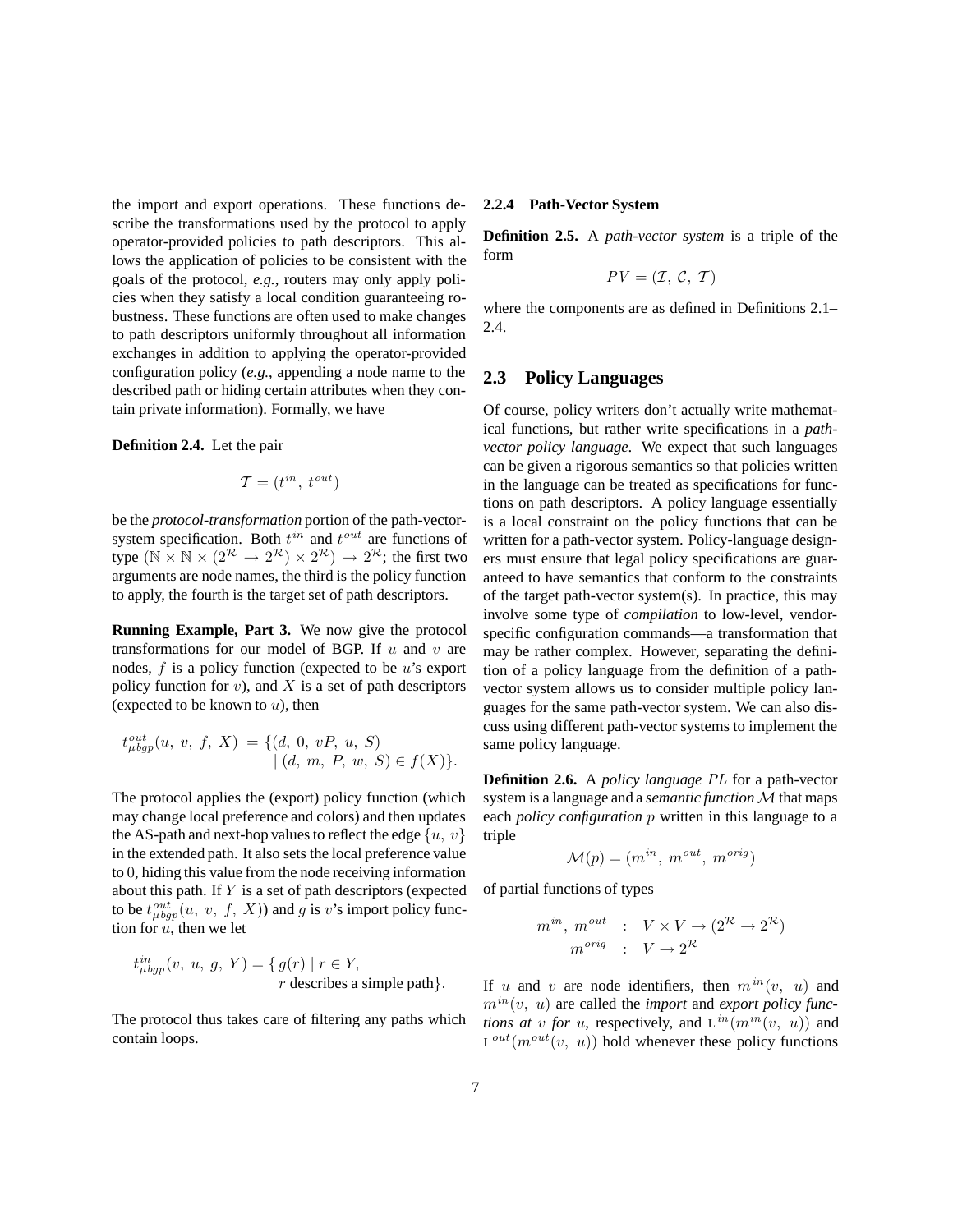are defined. These functions transform sets of path descriptors. Finally, the function  $m^{orig}$  maps node identifiers v to finite subsets of R such that  $O(m^{orig}(v))$  holds whenever  $m^{orig}(v)$  is defined.

We take policy configurations to be the languagespecific definitions of policies for one or more nodes; the set of valid policy configurations is part of the language *PL*.

**Running Example, Part 4.** We define a simple policy language  $PL_{\mu\nu}$ . A policy configuration in this language is a list of *declarations*, each having one of the forms:

\n export from 
$$
v
$$
 to  $W$ : rule  
\n import at  $v$  from  $W$ : rule  
\n originate from  $v$ :  $(d, 0, \epsilon, v, S)$ \n

The first and second type declare export and import policies, respectively, and the third type declares routes to be originated from a node. The sets W represent all of the neighboring nodes to which a given declaration is applied. Each **rule** is a transformation of objects in  $\mathcal{R}_{\mu \nu}$  defined by a list of *clauses*:

$$
\begin{array}{rcl}\nC_1 & \Longrightarrow & A_1 \\
C_2 & \Longrightarrow & A_2 \\
\vdots & \vdots & \vdots \\
C_n & \Longrightarrow & A_n\n\end{array}
$$

where each  $C_i$  is a boolean predicate over path descriptors and each  $A_i$  is an *action* to be taken on the input path descriptor. The actions are either of the form **reject**, or they are statements that modify the local preference or colors of a path descriptor. For each path descriptor  $r$ input to such a rule, the action associated with the first predicate that evaluates to **true** is performed on r. If no clause matches, the empty set is returned.  $\mathcal{M}_{PL<sub>ubon</sub>}(p)$ is easy to determine given the form of policy configurations in  $PL_{\mu bqp}$ ; see part 5 of the running example in the following subsection.

### **2.4 Instances of Path-Vector Systems**

**Definition 2.7.** An *instance* of a path-vector system *PV* with respect to a policy language *PL* (or *an instance of*  $(PV, PL)$  is a pair

$$
I=(G,\ P),
$$

where  $G = (V, E)$  is an undirected graph, called the *signaling graph*, and the *configuration function* P maps nodes  $v \in V$  to policy configurations  $P(v) =$  $p_v$  in the policy language *PL* so that  $\mathcal{M}(p_v)$  =  $(F_v^{in}, F_v^{out}, F_v^{orig})$ . We require that  $F_v^{orig}(v)$  is defined and that, for every  $\{v, u\} \in E$ , both  $F_v^{in}(v, u)$  and  $F_v^{out}(v, u)$  are defined. We will assume that the vertex set  $V$  is a subset of  $\mathbb N$ .

Let  $F(I) = (F^{in}, F^{out}, F^{orig})$  where

$$
F^{in}(v, u) = F_v^{in}(v, u)
$$
  
\n
$$
F^{out}(v, u) = F_v^{out}(v, u)
$$
  
\n
$$
F^{orig}(v, u) = \bigcup_{w \in V} F_w^{orig}(v)
$$

*F* is a summary configuration function for the instance that represents the collection of policy configurations provided by nodes in the instance. However, *F* technically describes transformations on path descriptors, and thus is a somewhat "compiled" or "lower-level" version of the policies for the instance, independent of the policy language used to specify them.

**Remark 2.8.** In most cases, nodes will not originate descriptors on behalf of other nodes, *i.e.*,  $F_w^{orig}(v) = \emptyset$  for  $w \neq v$ , and nodes will not have policies for non-incident edges, *i.e.*,  $F_w^{in}(v, u)$ ,  $F_w^{out}(v, u)$  are not defined for  $w \neq v$ . In addition, we suggest and often assume that the origination constraint includes a clause to check that nodes only originate path descriptors for destinations they represent or contain, *i.e.*,

$$
\mathcal{O}(X) \Rightarrow \left[ r \in X \Rightarrow \left( dest(r) = v \Rightarrow r \in F_v^{orig}(v) \right) \right]
$$

**Definition 2.9.** Given two instances  $I = (G, P)$  and  $I' = (G', P')$  of  $(PV, PL)$ , the instance I' is said to be a *sub-instance* of  $I$  if  $G'$  is a subgraph of  $G$  and the configuration function  $P'$  is equal to P when restricted to  $G'$ . For example, given any instance  $I = (G, P)$  and  $G'$ , a subgraph of G, the instance  $I' = (G', P)$  is a subinstance of I.

**Running Example, Part 5.** One instance of  $(PV_{\mu bqp}, PL_{\mu bqp})$  consists of the five-vertex graph shown in Figure 2 and policy configurations in Figure 3.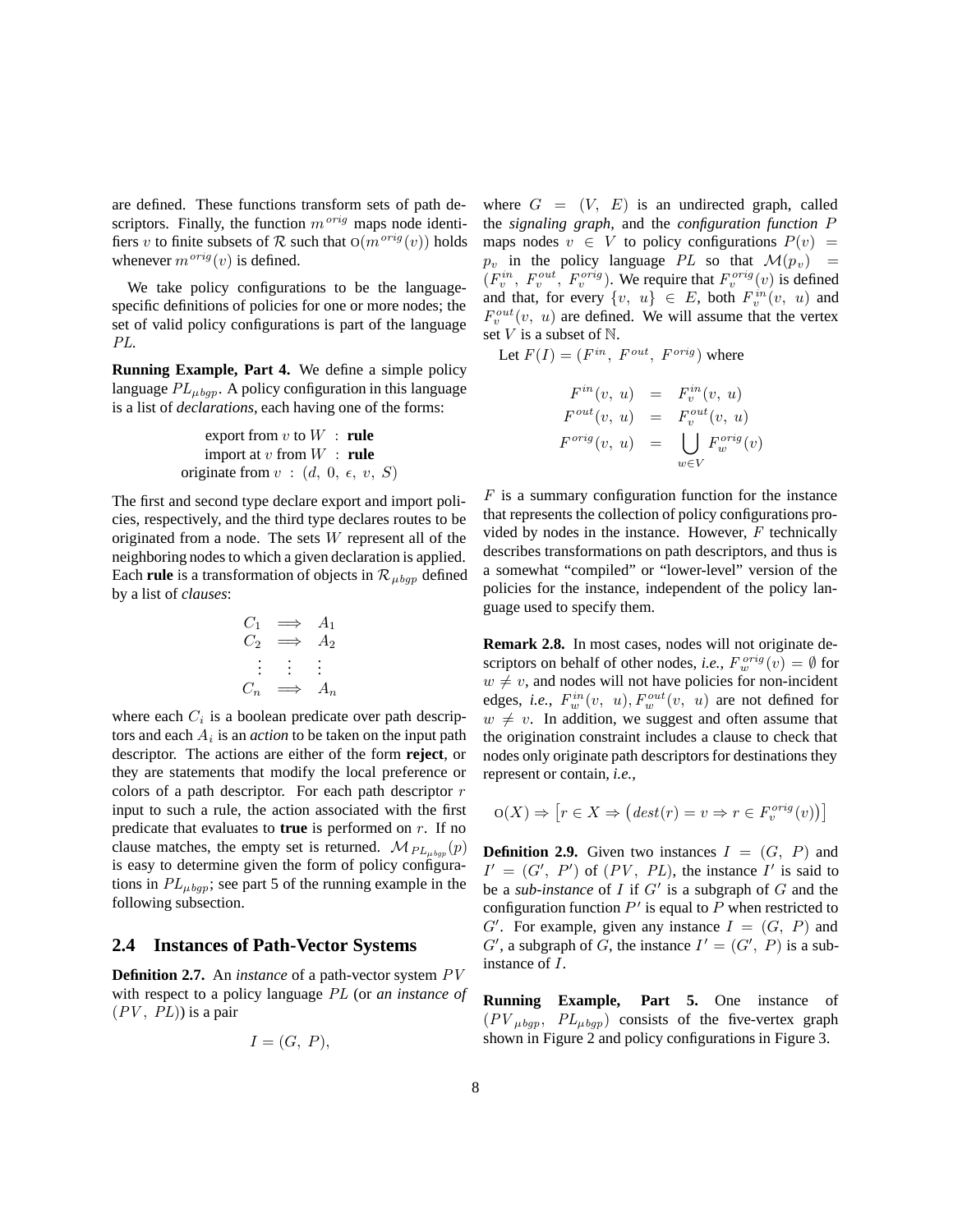

Figure 2: A simple 5 node graph.

### **2.5 Realizable Path Descriptors**

We are particularly interested in the path descriptors that arise as the result of first originating a path descriptor at some node and then forwarding it along some path in the network, applying the appropriate export, import, and protocol transform functions along the way. We call these *realizable path descriptors*. Because we do not usually make use of the path descriptors that arise after applying an export transform but before applying the corresponding input transform, we combine these functions into *arc policy functions* for convenience.

**Definition 2.10.** Let I be an instance of (*PL*, *PV* ) with signaling graph  $G = (V, E)$ ; let  $\{v, u\} \in E$  be any edge. Then the *arc policy function*  $F_{(v,u)}$  is the function which takes the path descriptors at  $u$  and produces the path descriptors that  $v$  has after import from  $u$ . Thus, for  $X \subseteq \mathcal{R}$ ,

$$
F_{(v,u)}(X) = t^{in}(v, u, F^{in}(v, u),
$$
  

$$
t^{out}(u, v, F^{out}(u, v), X)).
$$

Note that it may be the case that  $F_{(v,u)}(X) = \emptyset$  for some  $X \neq \emptyset$ . In this case we say that the path descriptors of X have been *filtered out by*  $F_{(v,u)}$ .

Conditions (1)–(3) given in Definition 2.3 only need to hold for the functions  $\{F_{(v, u)} \mid \{v, u\} \in E\}$ ; however, because t*out* and t*in* are specified separately from the policies  $F^{out}$  and  $F^{in}$ , it may be easier for those designing the protocol transformations  $t^{in}$  and  $t^{out}$  to assume that all policies satisfying L*out* or L*in* also satisfy these conditions (and for the compilers of policies into functions to know that it suffices to satisfy these conditions).

```
originate from 1 : (d, 0, (1), 1, ∅)
export from 1 to \{2\}true \Longrightarrow r \cdot \text{colors} := \{ red\}export from 1 to {3, 4} :
  true \Longrightarrow r.colors := {blue}
export from 1 to 5 :
  true \Longrightarrow r.colors := {green}
import at 2 from {1, 3, 5} :
  blue \in r.colors \Longrightarrow r.local-preference := 100
  red \in r \cdot colors \Longrightarrow r \cdot local\text{-}preference := 50green \in r.\text{colors} \Longrightarrow r.\text{local-preference} := 10export from 2 to {3, 5} :
  true \Longrightarrow r
import at 3 from {1} :
 true \Longrightarrow r.local-preference := 100
import at 3 from {2, 4} :
  \textit{green} \in r.\textit{colors} \Longrightarrow r.\textit{local-preference} := 1000blue \in r.colors \Longrightarrow r.local-preference := 500
export from 3 to {2, 4} :
  true \Longrightarrow r
import at 4 from {1} :
  true \Longrightarrow r.local-preference := 10
import at 4 from {3, 5} :
  green \in r.\text{colors} \Longrightarrow r.\text{local-preference} := 50blue \in r.colors \Longrightarrow r.local-preference := 25
export from 4 to \{3, 5\}:
  true \Longrightarrow r
import at 5 from {1, 2, 4} :
  green \in r.colors \Longrightarrow r.local-preference := 2
  red \in r \cdot colors \Longrightarrow r \cdot local \cdot preference := 1export from 5 to {2, 4} :
  true \Longrightarrow r
```
Figure 3: Example policy configurations in  $PL_{\mu{bqp}}$ .

Suppose that the path  $P$  is a simple path in  $G$  from a node  $v$  to node  $w$ ; we write this as a sequence  $P = vx_1 \dots x_k w$  of distinct nodes starting with v and ending with w. If  $r_w \in F^{orig}(w)$ , then we let  $r(P, r_w) \subseteq \mathcal{R}$  be the result of passing  $r_w$  along P and applying the corresponding arc policies. Formally, if  $P = w$ , set  $r(w, r_w) = \{r_w\}$ . If  $v \neq w$  then write  $P = vx_1 \dots x_kw = vP'$  and let  $r(vP', r_w) =$  $F_{(v,x_1)}(r(P',r_w)).$ 

**Definition 2.11.** The set of path descriptors *realizable at*  $u$  *in I* is the set  $\mathcal{R}_I^u$  of descriptors which may be originated at u or which may be obtained by (legally) originating a descriptor elsewhere and passing it along a network path,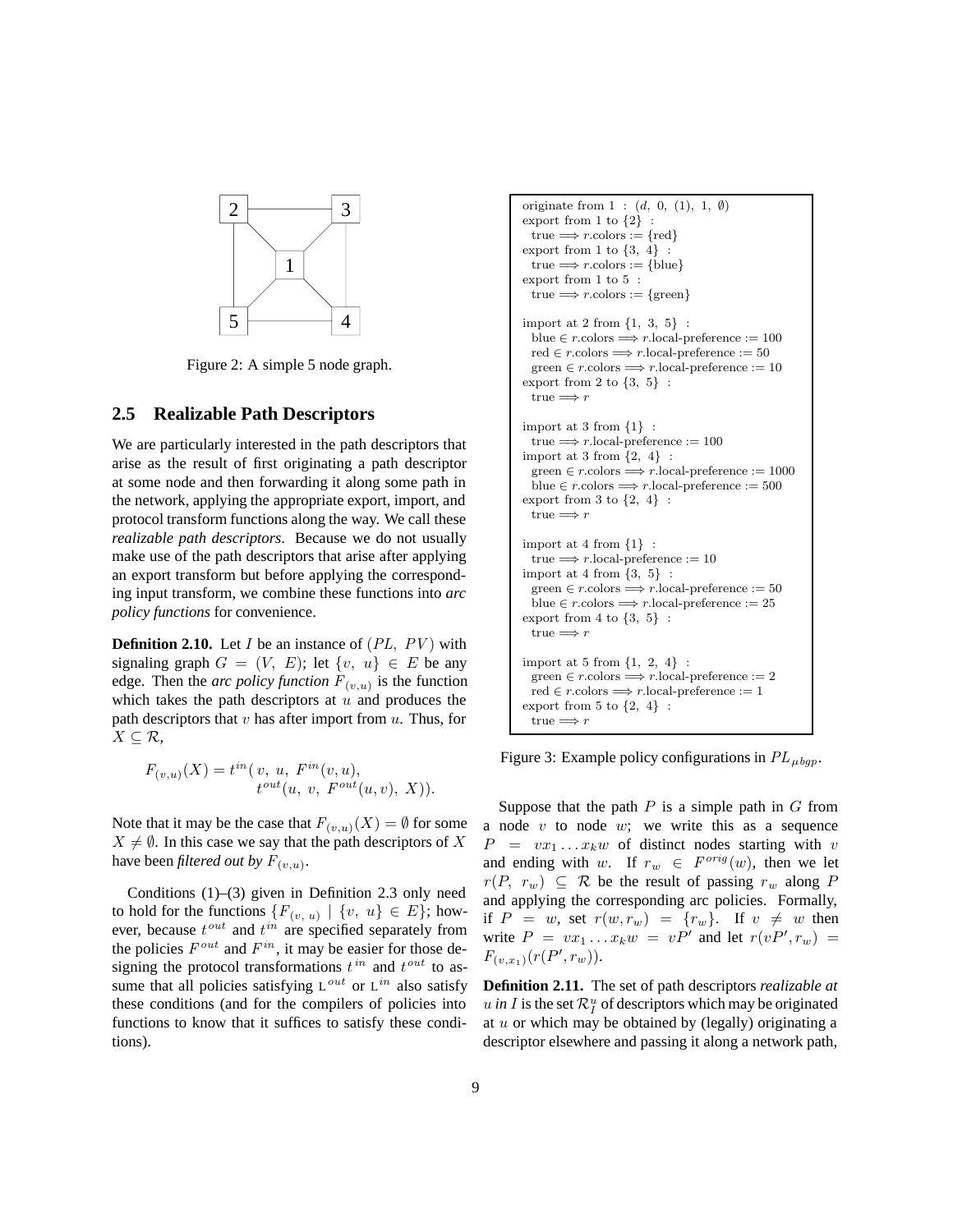successively transforming it with the appropriate arc policies. Formally:

$$
\mathcal{R}_I^u = F^{orig}(u) \cup \n\{r' \in r(P, r_w) \mid w \in V, r_w \in F^{orig}(w), \nand P is a path from u to w\}.
$$

### **2.6 Path-Vector Solutions**

A solution for an instance of a path-vector system is an assignment of path descriptors to nodes which is both realizable and which satisfies each node's preferences to as great an extent as possible given the assignments to the surrounding nodes.

**Definition 2.12.** A *path assignment*  $\rho$  is a mapping from V to  $2^{\mathcal{R}}$ . Given a path assignment  $\rho$ , define the set  $C(\rho, v)$  of *candidates* at node v to be

$$
F^{org}(v) \cup \{r \in \mathcal{R} \mid \{v, u\} \in E \land r \in F_{(v, u)}(\rho(u))\},\
$$

 $i.e.,$  those path descriptors which are either originated at  $v$ or which are the result of importing descriptors assigned by  $\rho$  to v's neighbors.

**Definition 2.13.** For  $X \subseteq \mathcal{R}$ , let the set  $\min(X)$  be the set of descriptors in  $X$  (for all destinations) which are minimally ranked among the descriptors with the same destination, *i.e.*, define  $min(X)$  =

$$
\{r \in X \mid \forall r' \; dest(r') = dest(r) \Rightarrow \omega(r) \le \omega(r')\}.
$$

The assignment  $\rho$  is a *solution for* I if for each  $v \in V$  we have (1)  $\rho(v) \subseteq \mathcal{R}_I^v$  and (2)  $\rho(v) = \min(C(\rho, v)).$ 

For the instance  $I$ , let  $sol(I)$  be set of solutions for  $I$ . Note that it may be the case that  $\mathit{sol}(I) = \emptyset$ .

**Running Example, Part 6.** The unique solution  $\rho_{\mu}$  to the instance from part 5 of our running example is shown in Table 1. Note that the sub-instance obtained by deleting the edge  $\{1, 5\}$  from the graph has two solutions; so, this instance is not robust.

## **3 Examples**

We first discuss two points in the design space that were mentioned in the overview and then present an additional, more complex example.

| v | $\rho_{\mu bgp}(v)$                         |
|---|---------------------------------------------|
| 1 | $\{(d, 0, (1), 1, \emptyset)\}$             |
| 2 | $\{(d, 50, (2, 1), 1, \{red\})\}$           |
| 3 | $\{(d, 1000, (3, 4, 5, 1), 4, \{green\})\}$ |
| 4 | $\{(d, 50, (4, 5, 1), 5, \{green\})\}$      |
| 5 | $\{(d, 2, (5, 1), 1, \{green\})\}$          |

Table 1: Unique solution for our running example.

### **3.1 Shortest-Paths Routing**

**Example 3.1.** (Shortest Paths) Let  $\mathcal{R}_{sp} = \mathcal{D}_{sp} \times \mathbb{N} \times$ Seq(N). The second component of  $r \in \mathcal{R}_{sp}$  is a nonnegative length associated with the path in the third component of  $r$ ; this length is the sole factor in path ranking, with shorter paths preferred. We permit nodes to increment the length of a path on import or export, so that  $L^{in} = L^{out} = L_{sp}$  where  $L_{sp}(f)$  holds iff there exists a positive integer *n* such that for all  $d \in \mathcal{D}_{sp}$ ,  $m \in N$ ,  $P \in$ Seq(N), we have  $f({(d, m, P)})= {(d, m+n, P)}.$ 

We define the export policy-application function  $t_{sp}^{out}(u, v, f, X)$  to produce the set

$$
\{(d, m, uP) \mid (d, m, P) \in f(X)\}.
$$

That is,  $t_{sp}^{out}$  merely extends the path P with the node<br><sup>21</sup> We define the import policy application function  $u$ . We define the import policy-application function  $t_{sp}^{in}(u, v, f, X)$  to produce the set

 $f({r | r = (d, l, P) \in X \text{ where } P \text{ is a simple path}}).$ 

That is  $t_{sp}^{in}$  eliminates path descriptors with a loop, and then applies the import policy then applies the import policy.

**Remark 3.2.** Note that by replacing  $Seq(\mathbb{N})$  with  $\mathbb{N}$ we could model "distance vector" protocols similar to RIP [13]. However, we will restrict our attention to those systems that do not allow signaling paths of arbitrary length.

**Example 3.3. (Shortest-Available Paths)** This system is a slight extension of Shortest Paths in which path descriptors can be filtered out, both on import and export. We simply modify the local constraints L*in* and L*out* to allow filtering, leaving all other definitions unchanged. The new constraint  $L_{\text{gap}}(f)$  holds iff there exists a positive integer *n* such that for all  $d \in \mathcal{D}_{sp}$ ,  $m \in N$ ,  $P \in \text{Seq}(\mathbb{N})$ , either  $f({(d, m, P)} ) = \emptyset$  or  $f({(d, m, P)} ) =$  $\{(d, m+n, P)\}.$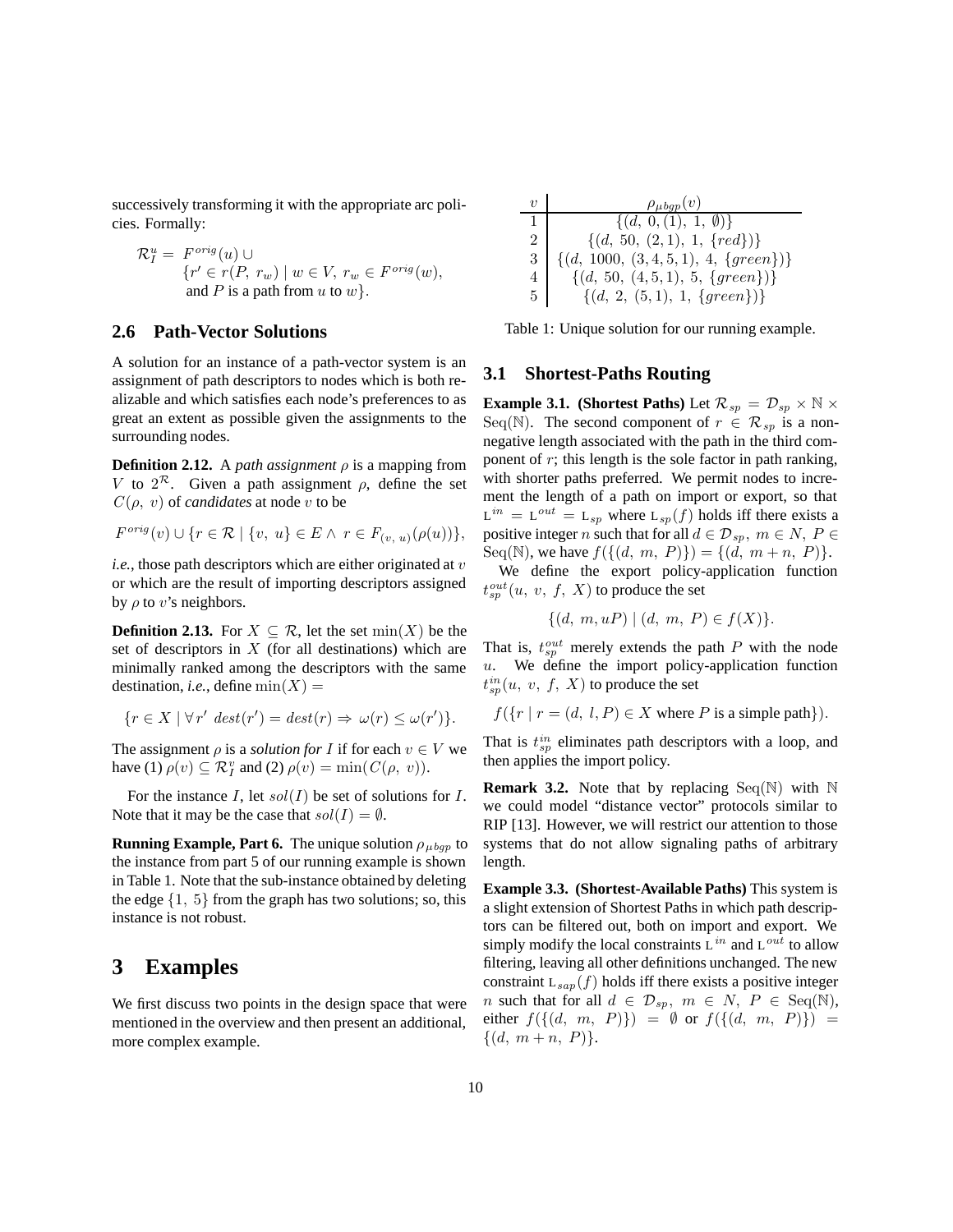### **3.2 A Catalan Example**

We now give an example which is rather unlike traditional routing problems and which suggests the broad applicability of the framework we have presented. The policyapplication functions of this path-vector system ensure that the path descriptors which are passed between nodes are those whose paths are subpaths of lattice paths related to the famous Catalan numbers. We thus denote this path vector system by  $PV_{cat}$ . The set  $U_{cat}$  includes  $\infty$ , and the ranking function  $\omega_{cat}$  is constructed so that exactly the desired lattice paths are given finite rank; subpaths of the desired paths are not filtered but instead given infinite rank.

The policies written by nodes in an instance of this system do not affect which paths are imported and exported; they only determine the rank of the path descriptors which are constrained by *PV cat* to have finite rank. Given the myriad of combinatorial interpretations of the Catalan numbers, there are many ways that nodes in an instance of *PV cat* can interpret and then "naturally" order the path descriptors that they receive from their neighbors. We suggest a few such policies below.

#### **3.2.1 The Path Vector System**  $PV_{cat}$

We assume that each node in an instance of *PV cat* has a neighbor one step to the north and one step to the east (as though points with integer coordinates in  $\mathbb{R}^2$ ) and that the protocol knows the spatial relationship between neighbors.

Let  $Seq(0, 1)$  be the set of all finite 0–1 sequences, and let  $\mathcal{R}_{cat} = \mathcal{D}_{cat} \times \mathbb{N} \times \mathbb{N} \times \text{Seq}(0, 1)$ . We then make the following definitions.

$$
\mathcal{U}_{cat} = \mathbb{N} \cup \{\infty\}
$$
  

$$
dest_{cat}(d, x, y, z, P) = d
$$
  

$$
\omega_{cat}(d, x, y, z, P) = \begin{cases} z, & x = y \\ \infty, & \text{otherwise} \end{cases}
$$

In  $r = \{d, x, y, z, P\}$ , we will use P to encode the corresponding path (using 0 for east steps and 1 for north steps) and x and y to store the number of east and north steps in the path.

We let  $O_{cat}(X)$  hold if and only if  $r \in X \Rightarrow$  $r = (d, 0, 0, m, \epsilon)$ , where  $\epsilon$  is the empty sequence. Let  $L_{cat}(f)$  hold if and only if for every  $r =$  $(d, x, y, z, P) \in \mathcal{R}_{cat}, f(\lbrace r \rbrace) = \lbrace (d, x, y, z', P) \rbrace,$ so that  $f$  may only change the fourth element of the path descriptor. We take <sup>L</sup>*cat* to be the constraint on both import and export functions.

$$
L_{cat}^{in}(f) = L_{cat}(f)
$$
  
\n
$$
L_{cat}^{out}(f) = L_{cat}(f)
$$

**Remark 3.4.** Note that <sup>L</sup>*cat* ensures that policies do not filter paths as in Shortest Paths (Example 3.1). This could be changed to allow filtering as in Shortest-Available Paths (Example 3.3).

We define the export policy-application function  $t_{cat}^{out}(u, v, f, X)$  to be the set

$$
\{(d, x+1, y, z, 0P) | (d, x, y, z, P) \in f(X)\}\
$$

if v is 1 step east of u, the set

$$
\{(d, x, y+1, z, 1P) | (d, x, y, z, P) \in f(X)\}\
$$

if v is 1 step north of u, and  $\emptyset$  otherwise. Thus  $t_{cat}^{out}$  restricts the export of descriptors to those neighbors which are one step east or north from the exporting node. It also updates the path  $P$ , prepending a 0 or 1, depending on whether this export is to the east or north, and the total number of east  $(x)$  and north  $(y)$  steps in P. Note that we do not make assumptions about the labels of the nodes (although we could express these restrictions using node labels from  $\mathbb{N} \times \mathbb{N}$ ). We define  $t_{cat}^{in}(u, v, f, X)$  to be the set

$$
f(\{(d, x, y, z, P) \in X \mid y \geq x\}).
$$

The combination of  $t_{cat}^{out}$  and  $t_{cat}^{in}$  ensures that the path<br>scriptors which have not been filtered correspond to descriptors which have not been filtered correspond to paths with north and east steps and that, starting at the destination, have never made more east steps than north steps as they are forwarded. It is well known that the number of such paths with exactly  $n$  steps north and  $n$  steps east is the  $n^{\text{th}}$  Catalan number  $\frac{1}{n+1} {2n \choose n}$ . The definition of <sup>ω</sup>*cat* means that the path descriptors which have finite rank are exactly those which have passed along equally many north and east steps. While *PV cat* determines the set of descriptors which are assigned finite rank at each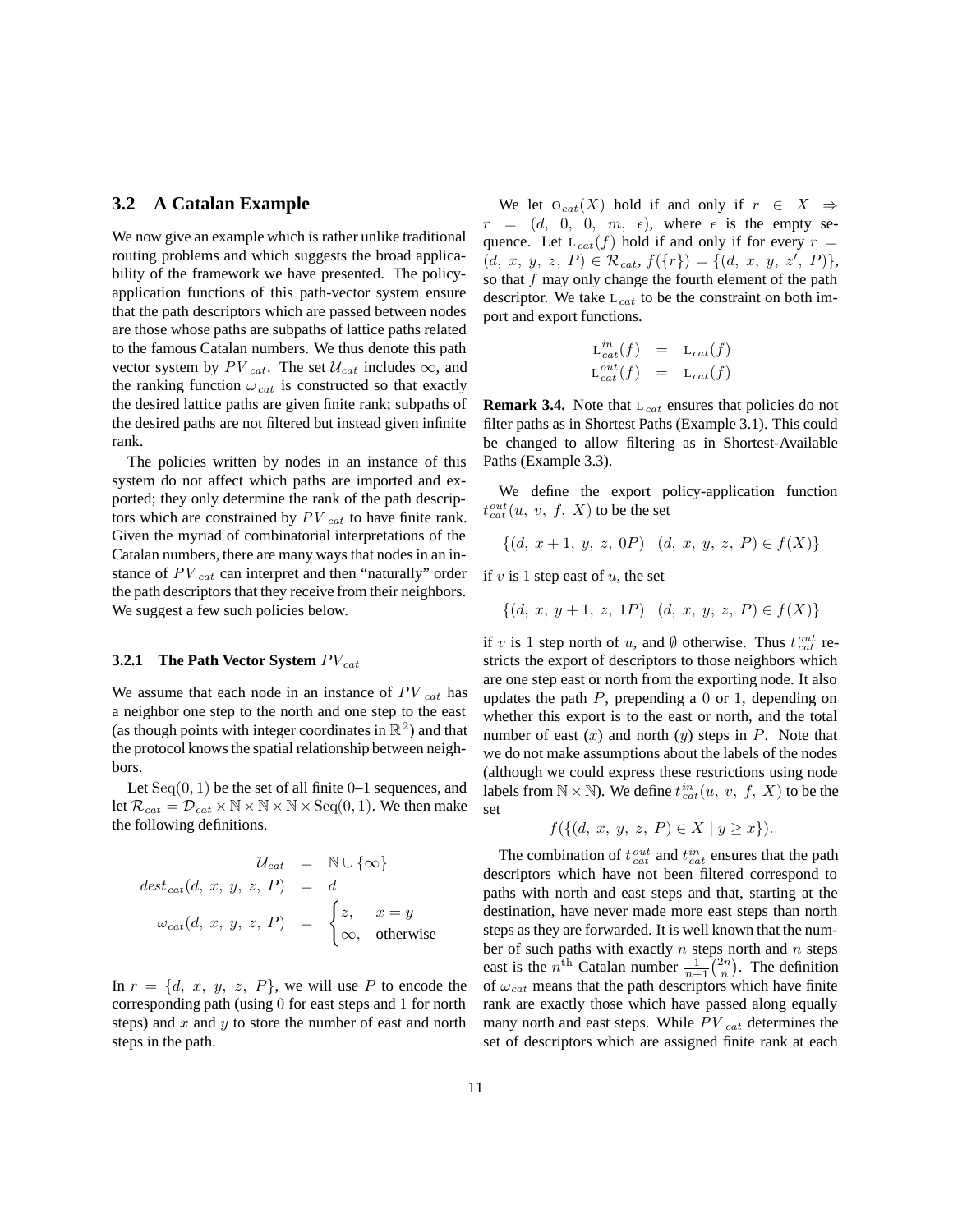node, it has no impact on the ordering of the descriptors in this set. These rankings will be determined by the policies of nodes in an instance of *PV cat* and may correspond to natural orderings on some of the many families of objects counted by the Catalan numbers (66 examples of which are given in Exercise 6.19 of [24]).

#### **3.2.2 Policies for**  $PV_{cat}$

Assume that we have some policy language  $PL_{cat}$  for  $PV_{cat}$  in which a node can describe: a family of objects counted by the Catalan numbers; a ranking of these objects; and an appropriate bijection between the objects and Catalan sequences. (A *Catalan sequence* of size n is an element of Seq $(0, 1)$  with n 0s and n 1s, such that no initial subsequence has more 0s than 1s.) We now consider different policy functions, compiled from policies written in  $PL_{cat}$  and which satisfy  $L_{cat}$ , which may arise in  $PV_{cat}$ . These functions must be of the form

$$
f({d, x, y, z, P}) = {(d, x, y, z', P)},
$$

so we will define the functions below by defining  $z'$  in each instance.

The first two examples use as objects lattice paths (*i.e.*, composed of the steps  $(1, 0)$  and  $(0, 1)$  from  $(0, 0)$  to  $(n, n)$  which never fall below the diagonal  $y = x$ . They also use the bijection described in the definition of *PV cat* in which a 1 appearing in an element of  $Seq(0, 1)$  corresponds to a step of  $(0, 1)$  in a lattice path. For the first example, let the ranking of a path be its *area*, *i.e.*, the number of whole squares below the path and above the diagonal  $y = x$ . The import function then sets  $z'$  to be the area of the path corresponding to P. For our second example, we prefer shorter paths to longer ones, and given two paths of the same length, we prefer the one which has the  $(1, 0)$  step at the first step where they differ. For a sequence  $P$  of length  $2n$ , the import function then sets z' to be  $\sum_{i=1}^{n-1} \binom{2i}{i}$  (i + 1) plus the number of paths of length  $2n$  that have a  $(1, 0)$  step in the first place where they differ from P.

Among all paths of length  $2n$ , the path along the diagonal (alternating north and east steps) will be the most preferred using both of these policies, while the path consisting of n steps north followed by n steps east will be the least preferred. However, the first policy will prefer *any* path along the diagonal to any other path, regardless of the lengths of the two paths, in contrast to the second policy. They will also disagree on the relative rankings of the two paths encoded by  $P_1 = 1011111 \dots 00000 \dots$ and  $P_2 = 110010101010...$ 

Policies might also be written which view the object encoded by a sequence P of length  $2n$  as an ordering  $\pi$ of  $\{1,\ldots,n\}$  which does not have three (possibly nonadjacent) elements in decreasing order (a 321-avoiding permutation). (See [24] for a bijection to the lattice paths we have been considering.) The import function could assign to  $z'$  any number of values, including various permutation statistics (*e.g.*, descents, inversions) evaluated on  $\pi$ . Once the path P is viewed as a permutation, there are a wide variety of ways to define z.

### **4 Expressiveness**

To rigorously capture the *expressive power* of path-vector systems, we use a variant of the Stable Paths Problem (SPP) [9] as a sematic domain. After reviewing the SPP framework, we show how to map path-vector instances to equivalence classes of SPP instances and use this to compare the expressiveness of path-vector policy systems.

### **4.1 The Stable Paths Problem (SPP)**

**Definition 4.1.** The quadruple

$$
S=(G, v_0, \mathcal{P}, \Lambda)
$$

is an *instance of the Stable Paths Problem (SPP)* if  $G =$  $(V, E)$  is a finite undirected graph,  $v_0 \in V$  (called the *origin*),  $P$  is a set of simple paths in G terminating at  $v_0$ , and the mapping  $\Lambda$  takes nodes  $v \in V$  to a path ranking function  $\lambda^v = \Lambda(v)$ . Each  $\lambda^v$  is a function that takes a path in  $\mathcal{P}^v = \{P \in \mathcal{P} \mid P \text{ is a path starting at } v\}$  to its *rank* in N. If  $W \subseteq \mathcal{P}^v$ , then the subset of "best paths" in  $W$ ,  $\min(\lambda^v, W) \subseteq W$ , is defined as the set

$$
\{P \in W \mid \text{for every } P' \in W, \ \lambda^v(P) \le \lambda^v(P')\}.
$$

**Definition 4.2.** A *path assignment* for an SPP-instance S is any mapping  $\pi$  from V to subsets of P such that  $\pi(v) \subset$  $\mathcal{P}^v$ . The set candidates $(u, \pi)$  consists of all permitted paths at  $u$  that can be formed by extending the paths assigned to neighbors of u. For  $u = v_0$ , candidates $(u, \pi)$  =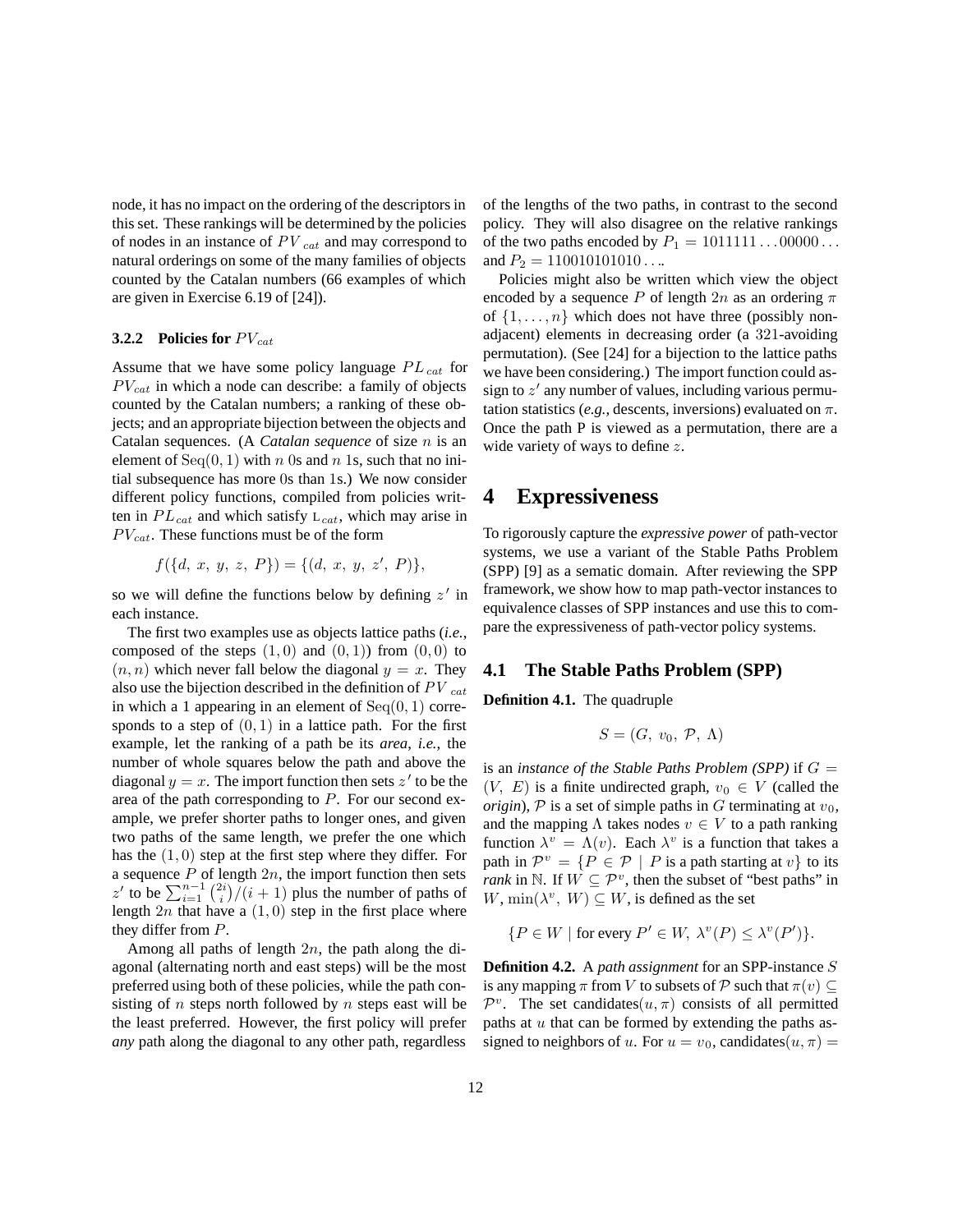$\{(u)\}\$ , and for  $u \neq v_0$ , candidates $(u, \pi)$  equals

$$
\{uQ \in \mathcal{P}^u \mid \{v, u\} \in E \text{ and } Q = \pi(v)\}.
$$

A path assignment  $\pi$  is a *solution* for an SPP if for every node u we have  $\pi(u) = \min(\lambda^u, \text{ candidates}(u, \pi)).$ That is, if  $F$  is a functional that takes path assignments  $\pi$  to path assignments  $F(\pi)$ , defined as  $F(\pi)(u)$  =  $\min(\lambda^u, \text{ candidates}(u, \pi))$ , then the solutions of the SPP are exactly the fixed points of F (for any solution  $\pi$  we have  $F(\pi) = \pi$ , and  $F(\pi) = \pi$  implies  $\pi$  is a solution).

A convenient abbreviation for the best path at u under  $\pi$ is defined to be  $best(u, \pi) = min(\lambda^u,$  candidates $(u, \pi)$ . Then  $\pi$  is a solution if  $\pi(u) = \text{best}(u, \pi)$  at each node u.

**Remark 4.3.** The definition for SPP given here is a bit more general than that of [9] in that we do not require "strictness," which guarantees that  $|\pi(v)| \leq 1$  for every solution  $\pi$ . In addition, we have changed the order of the ranking to prefer paths with smaller (not larger) rank. Finally, we have allowed any node  $v_0 \in V$  to be the origin.

### **4.2 Mapping Path-Vector Systems to SPP Instances**

Suppose that  $I = (G(V, E), F)$  is an instance of some  $(PV, PL)$ . We may represent I as a set of instances of the Stable Paths Problem (SPP). For each  $w \in V$  and each  $r_w \in F^{orig}(w)$  we construct an SPP instance  $S_{(I,w,r_w)}$ .

**Definition 4.4.** Define  $I(w, r_w)$  to be a *restriction* of instance I where the only descriptor originated is  $r_w$  at node w. Given  $I(w, r_w)$ , define the corresponding SPP instance  $S_{(I,w,r_w)}$  as described below, and let  $S(I)$  =  ${I(w, r_w) \mid w \in V, r_w \in F^{orig}(w)}$  be the set of all SPP instances which correspond to a restriction of I.

Let the set of permitted paths in  $S_{(I,w,r_w)}$  be  $\mathcal{P}_{(I,w,r_w)} = \{P \mid r(P, r_w) \neq \emptyset\}$ . For each  $v \in V$ , set the values of the ranking function  $\lambda_{(I,w,r_w)}^v$  such that the following holds:  $\lambda^v_{(I,w,r_w)}(P_1) \leq \lambda^v_{(I,w,r_w)}(P_2)$  if and only if  $\{r_1\} = r(P_1, r_w), \{r_2\} = r(P_2, r_w)$ , and  $\omega(r_1) \leq \omega(r_2)$ .

It may be that  $\lambda_{(I,w,r_w)}^v(P_1) = \lambda_{(I,w,r_w)}^v(P_2)$  for paths  $P_1 \neq P_2$ . This can happen in one of two ways. First, it may be the case that  $r(P_1, r_w) = r(P_2, r_w)$ . That is, two distinct signaling paths may result in the same path descriptor. Or, it may be the case that  $r_1 = r(P_1, r_w) \neq$  $r(P_2, r_w) = r_2$ , but  $\omega(r_1) = \omega(r_2)$ .

There is an exact correspondence between the set of solutions for I and the set of solutions for  $S(I)$  as shown by the following theorems. (The proofs are mostly algebraic manipulation using the definitions above and we defer them to Appendix A.)

**Theorem 4.5.** *If*  $\pi$  *is a solution for*  $S_{(I,w,r_w)}$ *, then* 

$$
\rho_{\pi}(v) = \bigcup_{P \in \pi(v)} r(P, r_w)
$$

*is a solution for*  $I(w, r_w)$ *.* 

**Theorem 4.6.** *If*  $\rho$  *is a solution for*  $I(w, r_w)$ *, then* 

$$
\pi_{\rho}(v) = \{ P \in \mathcal{P}^v \mid r(P, r_w) \subseteq \rho(v) \}
$$

*is a solution for*  $S_{(I,w,r_w)}$ .

**Theorem 4.7.**  $\pi_{\rho_{\pi}} = \pi$  and  $\rho_{\pi_{\rho}} = \rho$ .

**Running Example, Part 7.** An SPP corresponding to our running example is presented in Figure 4. Node 1 is the origin. Next to each node are the permitted paths of that node listed in order of preference, starting with the most preferred at the top. Note that the actual values of the ranking function are not important, only the relative preference of each permitted path at each node; this figure can be taken to represent an entire equivalence class of SPPs with different values for each  $\lambda^v$  but the same orderings on each set  $\mathcal{P}^v$ .



Figure 4: SPP for running example.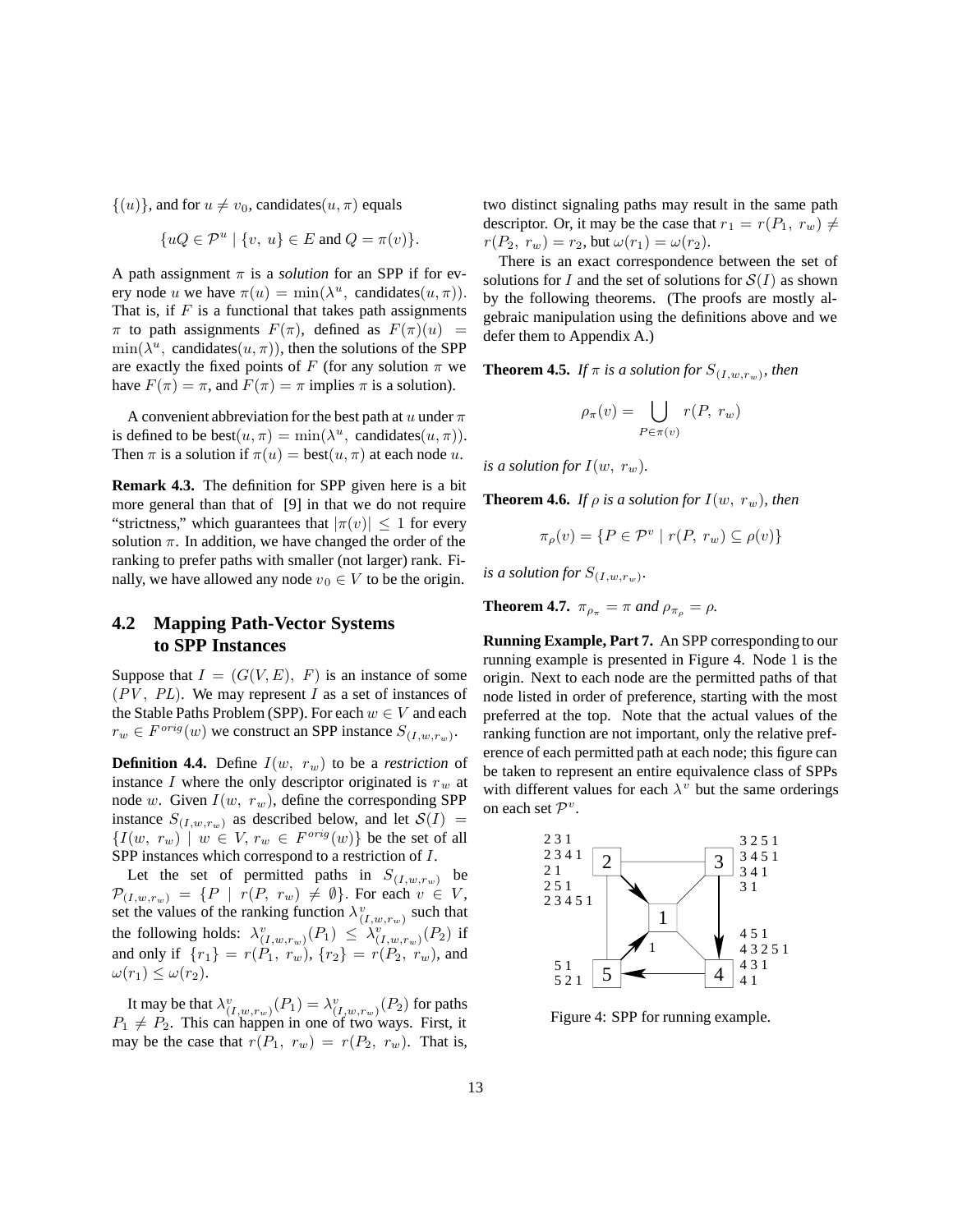### **4.3 Definition of Expressive Power**

Two distinct SPPs can represent the same set of solutions because the specific values in  $\mathbb N$  that a ranking function  $\lambda^v$  takes on are not really important—what is important is the *relationship* between the rankings of permitted paths at a given node  $v$ .

For any SPP instance S, define two relations,  $\ominus_S$  and  $\oslash$  s, on permitted paths P. First,  $P_1 \ominus_S P_2$  if and only if  $P_1, P_2 \in \mathcal{P}$  and  $P_1$  is a subpath of  $P_2$ , *i.e.*, there exists a path Q (possibly  $\epsilon$ , the empty path) such that  $QP_1$  =  $P_2$ . Note that  $\ominus_S$  is a partial order on permitted paths. Second,  $P_1 \oslash_S P_2$  if and only if there is a  $v \in V$  such that  $P_1, P_2 \in \mathcal{P}^v$  and  $\lambda^v(P_1) \leq \lambda^v(P_2)$ . Define relation  $\odot_S$ to be the transitive closure of the relation  $\ominus_S \cup \oslash_S$ .

**Definition 4.8.** We say that two SPPs  $S_1$  and  $S_2$  are *equivalent* if they are defined on the same graph, have the same set of permitted paths, and  $\odot_{S_1} = \odot_{S_2}$ . Define the set  $\mathcal{E}(S)$  to be the set of all SPPs equivalent to S.

**Definition 4.9.** We define the *expressive power* of a path-vector policy system  $(PV, PL)$  as the set  $\mathcal{M}(PV, PL) =$ 

$$
\{\mathcal{E}(S) \mid S \in \mathcal{S}(I) \text{ for some } (PV, PL) \text{ instance } I\}.
$$

 $M(PV)$  means the maximal expressive power of  $PV$ when it is not constrained by a policy language, *i.e.*, the maximal expressive power of *PV* with respect to a policy language allowing all legal policy functions to be expressed.

**Remark 4.10.** We note that

$$
\mathcal{M}(PV_{sp}) \subsetneq \mathcal{M}(PV_{sap}) \subsetneq \mathcal{M}(PV_{\mu bgp}).
$$

Shortest-Available Paths (*PV sap*) allows nodes to filter routes while Shortest Paths (*PV sp*) does not. Any routing configuration in  $PV_{sp}$  is captured by  $PV_{sap}$ . But, given any configuration permitted in  $PV_{sp}$ , we can filter one of the routes and obtain a new configuration where the policies are permitted by  $PV_{\text{sap}}$  but not  $PV_{\text{sp}}$ ; thus,  $\mathcal{M}(PV_{sp}) \subseteq \mathcal{M}(PV_{sap})$ . Likewise, because  $PV_{\mu bqp}$ essentially allows nodes to rank routes in any order, it permits a routing configuration where a node prefers a longer path to a shorter one. Therefore its expressive power is more than that of *PV sap*.

### **5 Robustness**

We first define robustness using SPP semantics and then present a natural class of expressive, robust SPPs, characterizing this class in the path-vector framework.

### **5.1 Definition of Robustness**

**Definition 5.1.** An instance  $I$  over  $(PV, PL)$  is said to be *robust* if it has a unique solution and every sub-instance of I has a unique solution. If every instance of a path-vector policy system  $(PV, PL)$  is robust, then  $(PV, PL)$  is said to be *robust*.

**Definition 5.2.** In a similar manner, we can define robustness of SPP instances. Define the set RSPP as

 $\mathcal{RSPP} = \{ \mathcal{E}(S) \mid S \text{ is a robust SPP instance} \}.$ 

Given the results of the previous section, we then see that a path-vector policy system  $(PV, PL)$  is robust if and only if

$$
\mathcal{M}(PV, PL) \subseteq \mathcal{RSPP}.
$$

We are interested in the design space of robust path-vector policy systems.

**Conjecture 5.3.** *For every* ( $PV$ ,  $PL$ ), *if*  $M(PV, PL)$  ⊂  $RSPP$ , then there exists an  $E(S) \in RSPP$  such that  $\mathcal{E}(S) \notin \mathcal{M}(PV, PL)$ *. In other words, no path-vector policy system can capture exactly all robust systems.*

### **5.2 A Natural Set of Robust Systems**

**Definition 5.4.** The SPP S is *almost-partially ordered* if  $\odot$ <sub>S</sub> is reflexive, transitive, and obeys the following rule:

**Rule 5.5.**  $P_1 \odot_S P_2$  and  $P_2 \odot_S P_1$  implies that  $P_1 = P_2$ or  $\exists v$  such that  $P_1, P_2 \in \mathcal{P}^v$ .

(Traditional notions of antisymmetry and partial ordering for  $\odot$ <sub>S</sub> do not allow permitted paths of equal rank at any node; thus, we use the slightly modified notion given above.) Then let

 $APOSPP = \{\mathcal{E}(S) | S \text{ is almost-paritally ordered}\}\$ 

be the set of all almost-partially ordered equivalence classes of SPPs.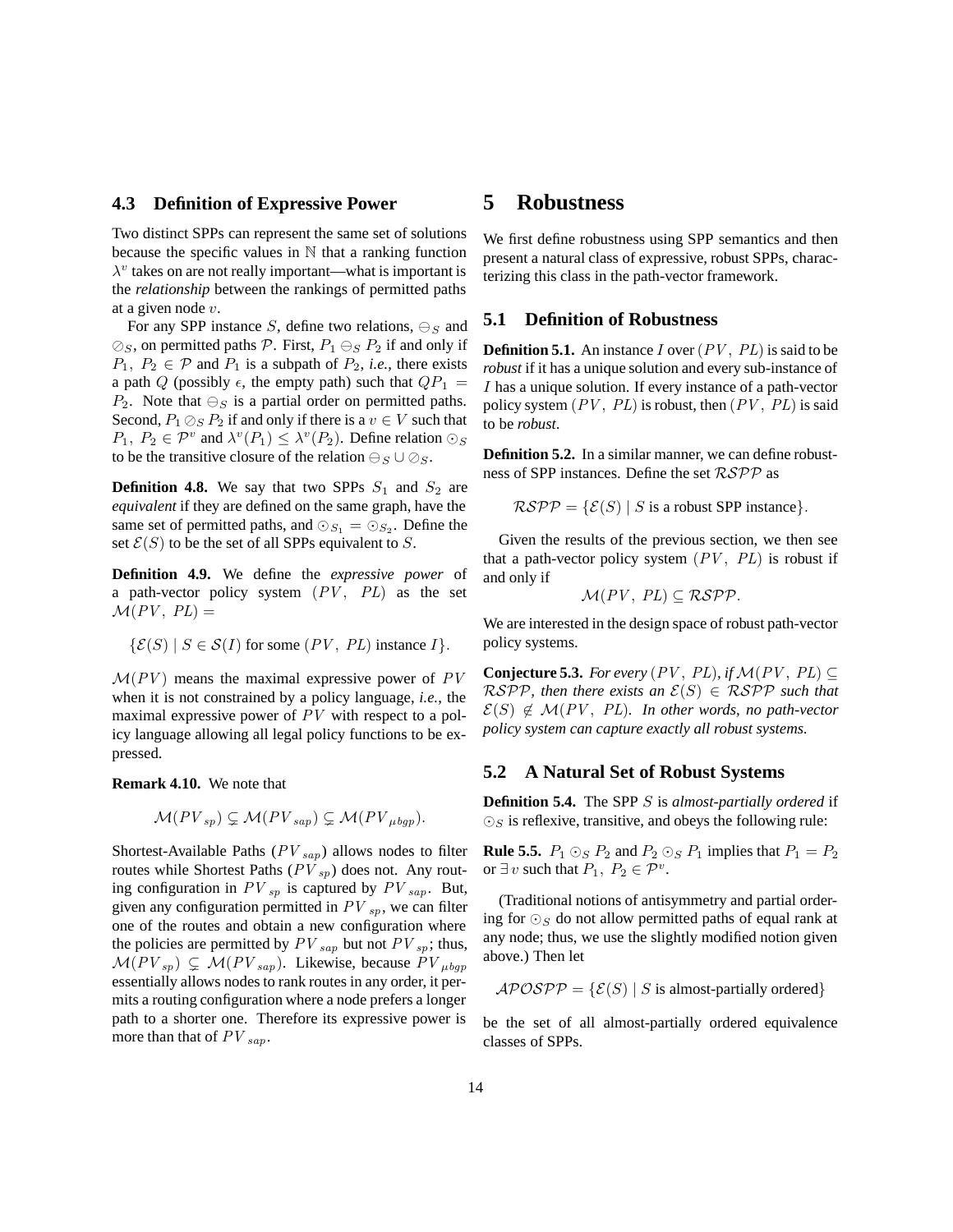If the SPP  $S$  is almost-partially ordered, then we will write  $P_1 \leq P_2$  for  $P_1 \odot_S P_2$ , and we will write  $P_1 < P_2$ if  $P_1 \odot_S P_2$  but  $P_2 \oslash_S P_1$ .

**Theorem 5.6.** *If an SPP instance* S *is almost-partially ordered, then it is robust.*

In order to prove Theorem 5.6, we must introduce another definition from the SPP framework [9].

**Definition 5.7.** A *dispute wheel* is a cycle of nodes  $v_1, v_2, \ldots, v_k, v_{k+1} = v_1$  in an SPP instance such that there exist paths  $R_1, R_2, \ldots, R_k, R_{k+1} = R_1$  and  $Q_1, Q_2, \ldots, Q_k, Q_{k+1} = Q_1$  such that  $Q_i \in \mathcal{P}^{v_i}$ ,  $R_iQ_{i+1} \in \mathcal{P}^{v_i}$ , and  $\lambda^{v_i}(R_iQ_{i+1}) < \lambda^{v_i}(Q_i)$ . The nodes and paths  $R_i$  are on the *rim* of the dispute wheel, while the paths  $Q_i$  are called the *spokes* of the wheel.

The following lemma connecting dispute wheels and Definition 5.4 will be useful in proving Theorem 5.6.

**Lemma 5.8.** *The SPP* S *is almost-partially ordered if and only if it has no dispute wheel.*

*Proof.* First, suppose that S is almost-partially ordered. Furthermore, suppose that  $S$  has a dispute wheel with  $R_i, Q_i$  as in Definition 5.7 Because  $\lambda^{u_i}(Q_{i-1}) \leq$  $\lambda^{u_i}(R_iQ_i)$ , we know that  $R_iQ_i \leq Q_{i-1}$  because  $\leq$  subsumes relation  $\oslash$  s. And because  $Q_i$  is a subpath of  $R_iQ_i$ , we know that  $Q_i < R_i Q_i$ . Therefore,  $Q_i < Q_{i-1}$ . Following this chain of inequalities around the dispute wheel yields the contradiction  $Q_i < Q_i$ . Therefore, S has no dispute wheel.

For the other direction, suppose that  $S$  has no dispute wheel and also assume that  $S$  is not almost-partially ordered. If  $S$  is not almost-partially ordered, then there must exist paths  $P_1$  and  $P_2$  that violate Rule 5.5 because the relation  $\odot$ <sub>S</sub> is inherently reflexive and transitive; *i.e.*,

$$
\exists P_1 \neq P_2 \text{ such that}
$$
\n(i)  $P_1 \odot_S P_2$ ,\n(ii)  $P_2 \odot_S P_1$ , and\n(iii)  $\forall v \in V : \{P_1, P_2\} \nsubseteq \mathcal{P}^v$ 

Conditions (i) and (ii) imply that there exist sets of paths  ${Y_i}$  and  ${Z_i}$ , not necessarily distinct, such that

$$
P_1 = Y_1 \ominus_S Y_2 \oslash_S \cdots \ominus_S Y_{n-1} \oslash_S Y_n = P_2
$$

and

$$
P_2 = Z_1 \ominus_S Z_2 \oslash_S \cdots \ominus_S Z_{n-1} \oslash_S Z_n = P_1,
$$

respectively. From (iii) we know that it is not the case that  $P_1 \oslash_S P_2$  or that  $P_2 \oslash_S P_1$ ; if  $P_1 \ominus_S P_2$  and  $P_2 \ominus_S P_1$ then  $P_1 = P_2$ , which is not possible if  $P_1$  and  $P_2$  violate Rule 5.5. Therefore, there must be intervening distinct paths in the cycle of relationships above, *i.e.*,  $({Y_i} \cup {Z_i})\backslash {P_1, P_2} \neq \emptyset$ . Using the "cycle of paths" in  ${Y_i\}\cup{Z_j}$ , we can build a dispute wheel: if  $X_1\ominus_{S}X_2$ for  $X_1, X_2 \in \{Y_i\} \cup \{Z_j\}$ , then  $X_1$  is a subpath of  $X_2$ and  $X_1$  can be a spoke path while  $X_2$  can be the spoke path  $X_1$  exported to a rim neighbor; then  $X_2 \otimes_S X_3$  and  $X_2$  is the rim path preferred to the spoke path  $X_3$ , *etc*.

The existence of a dispute wheel in  $S$  is a contradiction; thus  $S$  is almost-partially ordered.  $\Box$ 

With Lemma 5.8 in hand and a result from [9], we can proceed with the proof of Theorem 5.6.

*Proof.* If S is almost-partially ordered, then by Lemma 5.8 it has no dispute wheel. Then by Theorem V.10 in [9], S is robust. (In particular, Theorem V.3 in [9] states that a dispute-wheel-free  $S$  has a solution, Theorem V.4 states that it has a unique solution, Theorem V.9 guarantees that the SPVP algorithm from [9] will converge to a solution for S, and Theorem V.10 guarantees that a unique solution can be found in the presence of link and node failures.)  $\Box$ 

**Remark 5.9.** An alternative proof may be possible using fixed point theory. As remarked in Definition 4.2, the solutions of the SPP are exactly the fixed points of  $F$ , because  $F(\pi) = \pi$  implies  $\pi$  is a solution, and for any solution  $\pi$  we have  $F(\pi) = \pi$ . Perhaps there is some relation that we can impose on the function space of path assignments so that if  $S$  is almost partially ordered, then: (1) this relation is partially ordered; (2)  $F$  is monotonically increasing; and (3)  $F$  is continuous with respect to this order. Then the above proof could dispense with dispute wheels and instead use standard fixed point theorems.

**Theorem 5.10.** *If*  $M(PV, PL) \subseteq APOSPP$ , then the *path-vector policy system* (*PV* ,*PL*) *is robust.*

 $\Box$ 

*Proof.* This follows from Theorem 5.6.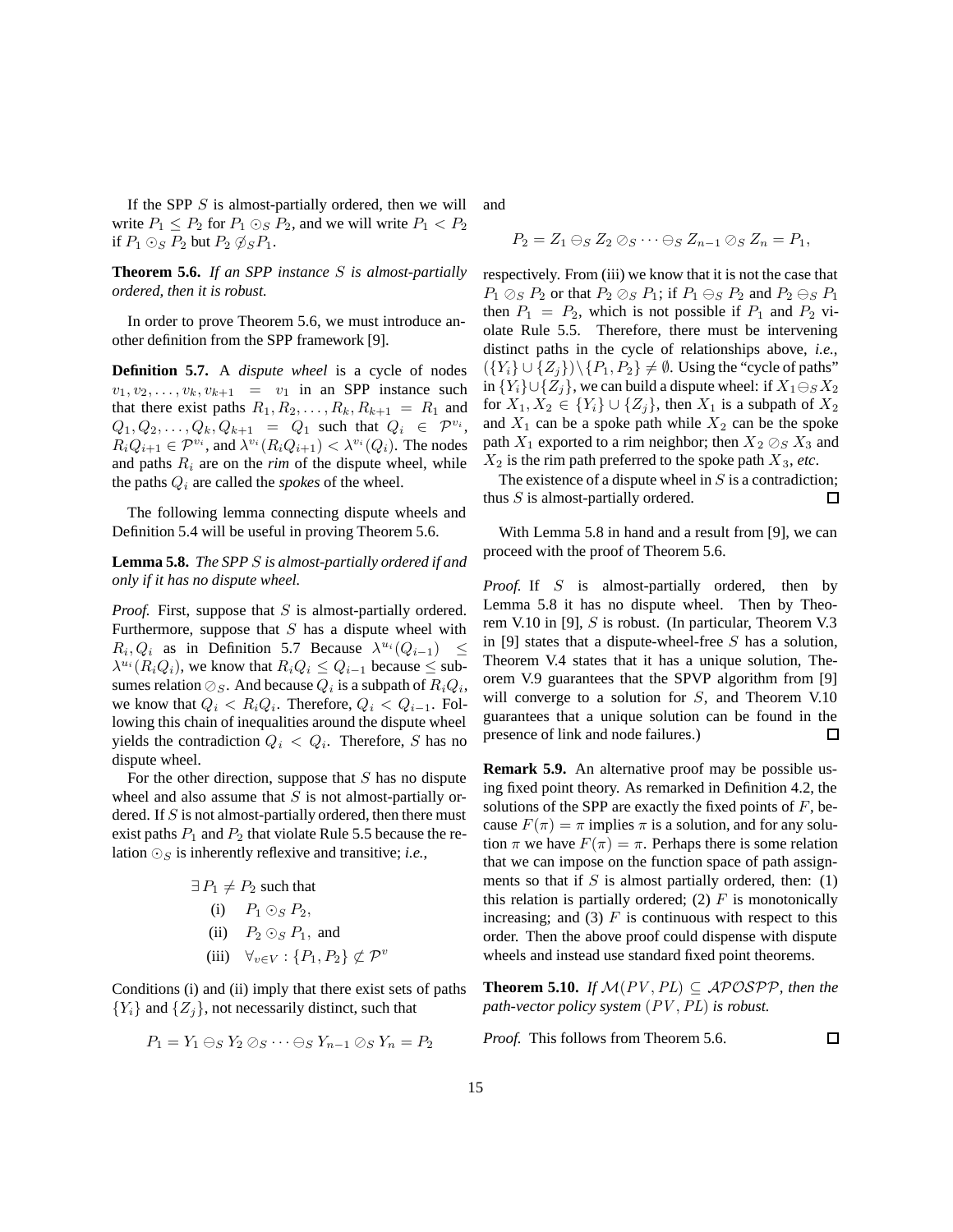**Remark 5.11.** The above theorems give the broadestknown sufficient condition for robustness and are consistent with the results in [9].

### **5.3 Increasing Path-Vector Systems**

**Definition 5.12.** The SPP instance S is *increasing* if

$$
\lambda^u(Q) < \lambda^v(vQ)
$$

for all edges  $\{u, v\}$  with path Q permitted at u and path  $vQ$  permitted at  $v$ . (We are comparing the rankings assigned by *different* nodes; these values have no *a priori* relationship.) Let

$$
\mathcal{ISPP} = \{ \mathcal{E}(S) \mid S \text{ is increasing} \}
$$

be the set of all increasing equivalence classes of SPPs.

**Theorem 5.13.**  $APOSPP = ISPP$ .

*Proof.* Clearly  $ISPP \subseteq APOSPP$  because if the SPP S is increasing, its preferences are already consistent with the subpath relation so that  $\bigcirc_S$  is an almost-partial order; so, we only need to show that  $\mathcal{APOSPP} \subseteq \mathcal{ISPP}$ . If S is an SPP such that  $\mathcal{E}(S) \in \mathcal{APOSPP}$ , then we can *topologically sort* the permitted paths of S. (See Appendix B for details of this process.) We can then create a new SPP  $S'$  by creating a new ranking function  $\lambda'$ which both respects this topological order (so that the system is increasing) and which has the same relative preferences as  $\lambda$ . Clearly  $\mathcal{E}(S) = \mathcal{E}(S')$ ; as S' is increasing,  $\mathcal{E}(S) \in \mathcal{ISPP}$ .  $\Box$ 

Ideally, we would like to construct a (*PV* , *PL*) pair such that  $\mathcal{M}(PV, PL) = \mathcal{ISPP}$ , thus obtaining expressiveness and robustness. We now examine two ways to modify the running-example system  $PV_{\mu bgp}$  so that the result is an increasing path-vector system. As we see in the next section, each of these systems lacks some desirable property, a conflict which is in fact unavoidable (Theorem 6.9).

**Example 5.14.** System *PV up* shares local preferences between nodes (therefore, it is not policy-opaque) and has local policy constraints that enforce increasing rank between neighbors. Modify the definition of t*out* so that the local-preference value is passed between neighbors:

$$
t_{up}^{out}(u, v, f, X) = \{ (d, m, uP, u) | (d, m, P, x) \in f(X) \}.
$$

Let the export constraint be

$$
\mathcal{L}_{up}^{out}(f) \Leftrightarrow \forall r, \ \omega(\{r\}) \le \omega(f(\{r\}))
$$

and let the import constraint be

 $L_{up}^{in}(f) \Leftrightarrow \forall r, \ \omega(\lbrace r \rbrace) < \omega(f(\lbrace r \rbrace)).$ 

That is, we constrain the legal policies to be those that increase path rank; in theory, such policies can be written because nodes have access to neighbors' local-preference values.

**Example 5.15.** System *PV force* modifies both protocol transformations so that they filter out descriptors whose rank does not increase under the application of the policy function in question. If  $r = (d, l, P, n) \in X$ , define  $h(r) = (d, 0, P, n)$ . Then let  $t_{force}^{in}(u, v, f, X)$  be the set

$$
\{f(\lbrace h(r)\rbrace) \mid r \in X \text{ describes a simple path}
$$
  
and  $\omega(\lbrace r \rbrace) < \omega(f(\lbrace h(r)\rbrace))\}$ 

and let  $t_{force}^{out}(u, v, f, X)$  be the set

$$
\{(d, l, uP, u) \mid r = (d, l, P, x) \in f(X) \nand \omega(\{r\}) \le \omega(f(\{r\}))\}.
$$

**Remark 5.16.**  $\mathcal{M}(PV_{up}) = \mathcal{M}(PV_{force}) = \mathcal{ISPP}$ .

## **6 Autonomy, Transparency, and Policy Opaqueness**

#### **6.1 Autonomy**

Network operators often require a high degree of *autonomy* when defining routing policies, *i.e.*, they want wide latitude to write policies that reflect their own interests.

We first define a general notion of autonomy. A collection of predicates on path descriptors, such that exactly one predicate holds for each descriptor in  $R$ , induces a partition  $\Pi$  of  $\mathcal R$ . A partial order on these predicates induces a partial order on  $R$ . A path-vector policy system is autonomous with respect to  $(\Pi, \leq_{\Pi})$  if there exists a legal policy that ranks routes consistent with the partial order on Π induced by  $\leq_{\Pi}$ .

For example, a policy writer may wish to rank routes solely as a function of the value of one particular attribute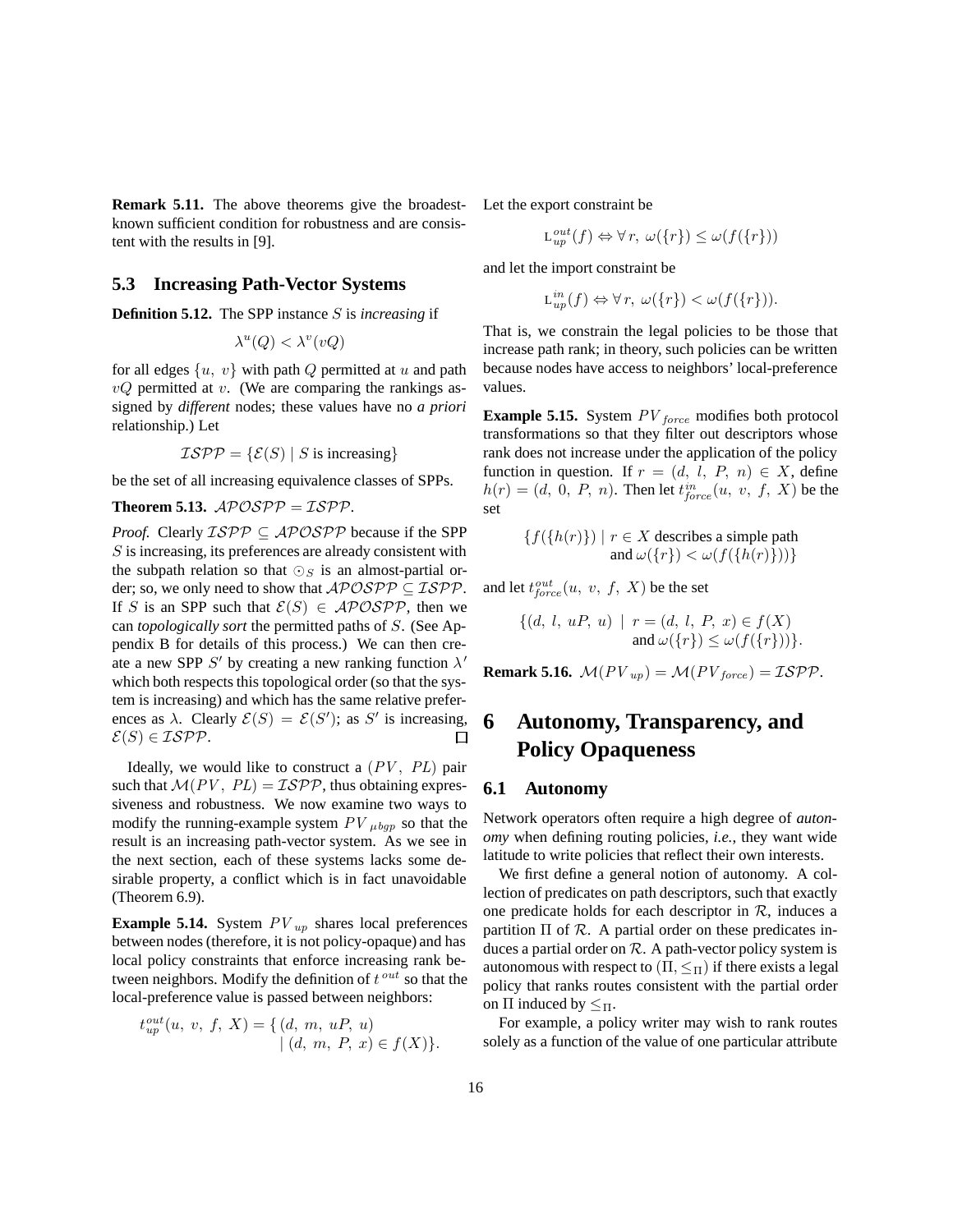of descriptors in the system. If he or she is to do so with full freedom, the system must be autonomous with respect to every partial ordering of the collection of predicates which test the value of that attribute. A system without this autonomy may have local-policy constraints preventing the desired policy configuration.) We can say that the space of ordered partitions given which a path-vector policy system is autonomous represents the *autonomy* of the system, and that *full autonomy* is reached when policy writers can write policies consistent with all possible partitions.

Formally, we have the following.

**Definition 6.1.** A path-vector system *PV* is *autonomous with respect to partition*  $\Pi$  *of*  $X \subset \mathcal{R}$  iff for any partial or- $\text{der} \leq_{\Pi}$  on the partition, there exists a legal import policy f (*i.e.*,  $L^{in}(f)$  holds) such that for all  $r_i \in \Pi_i, r_j \in \Pi_j$ with  $\Pi_i <_{\Pi} \Pi_j$ , there exist  $\hat{r}_i, \hat{r}_j \in \mathcal{R}$  such that

$$
(f(r_i) = \hat{r}_i \text{ and } f(r_j) = \hat{r}_j) \Rightarrow \omega(\hat{r}_i) < \omega(\hat{r}_j).
$$

Useful partition types, as described above, include partitions based on attributes, *e.g.*, "Let  $r \in \Pi_i \subset \mathcal{R}$  iff  $A(r) = i$ " (the index set of the partition is the set of possible attribute values  $A(r)$ ). If *PV* is autonomous with respect to such a partition, we will say that *PV* is autonomous with respect to A.

**Remark 6.2.** If *PV* is *autonomous with respect to* A *and B together* (*i.e.*, "Let  $r \in \Pi_{\{ij\}} \subset \mathcal{R}$  iff  $A(r) = i$  and  $B(r) = j$ "), then *PV* is both autonomous with respect to  $A$  and autonomous with respect to  $B$ . The converse of this is not true.

**Definition 6.3.** The *autonomy* of a path-vector system *PV* is

$$
\mathcal{A}(PV) = \{ \Pi \mid PV \text{ is autonomous with respect to } \Pi \}
$$

One intuitive definition for the concept of full autonomy might be that *PV* is autonomous with respect to all possible predicates Π. However, this is not reachable. To give a more useful definition, we first introduce the following concept.

**Definition 6.4.**  $Q(r, v)$  is an *importability predicate* iff  $Q(r, v)$  holds if  $t^{in}$  applies some  $F^{in}(v, u)$  to  $r \in X \subset$ R.

**Definition 6.5.** *PV* has *full autonomy* iff there exists a *PL* such that for all instances I over (*PV* , *PL*) and all vertices  $v$  in the instance graph there exists an importability predicate  $\text{Imp}(r, v)$  such that for all partitions  $\Pi$  of  ${r \in \mathcal{R} \mid \text{Imp}(r, v)}$ , *PV* is autonomous with respect to Π.

This definition of full autonomy is more reasonable because it includes node independence and limits the scope of path descriptors considered to those that are actually imported at a given node. Informally then, a path-vector system has full autonomy when imported path descriptors can be ranked freely at every node.

We now define a more specific notion of autonomy suitable for BGP-like systems. It describes the ability to classify neighbors, *e.g.*, so that an ISP can prefer routes from customers over routes from peers.

**Definition 6.6.** The path-vector policy system (*PV* , *PL*) supports *autonomy of neighbor ranking* if, for every instance I, node v, and a partition  $C_1, C_2, \ldots, C_k$  of the set of neighbors of  $v$ , there exists a legal import policy at v that does not filter routes such that, for  $1 \leq j \leq k-1$ ,  $v$  always prefers routes sent from partition  $C_j$  over those sent from partition  $C_{j+1}$ .

Note that autonomy of neighbor ranking is simply autonomy with respect to a partition on the value of the next hop (or path vector) attribute of "importable" path descriptors.

The system  $PV_{up}$  in Example 5.14 does not support autonomy of neighbor ranking. However the system *PV force* in Example 5.15 does, but in what might be called a *draconian* manner, *i.e.*, the policy-application functions enforce increasing rank even if the policy writer's policies do not—routes that are not increasing in rank are simply filtered out by the protocol (not the policies).

### **6.2 Protocol Transparency**

This brings us to another important property for policy writers: they should be able to easily understand the semantics of policies that they write. For example, the import-policy application  $Y = t^{in}(v, u, f, X)$  is defined with the user-supplied policy  $f$  as input, but there is no guarantee that the policy writer can easily understand why the output  $Y$  is obtained.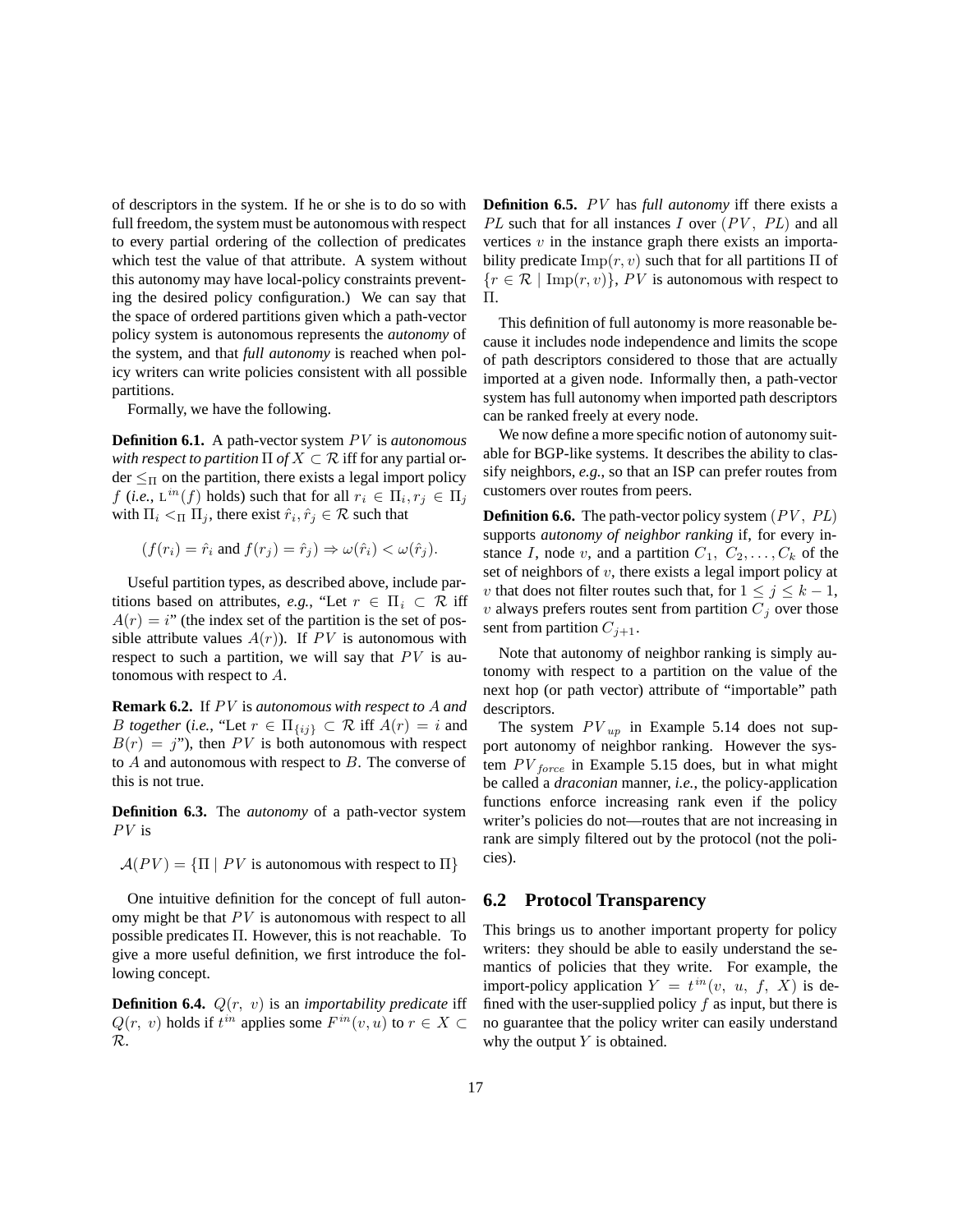**Definition 6.7.** Suppose there exists a function  $\hat{t}^{in}$ whose definition does not depend on  $f$ , such that  $t^{in}(v, u, f, X) = f(\hat{t}^{in}(v, u, X)).$  Then PV is said to apply import policies *transparently*. Similarly, if there exists a function  $\hat{t}^{out}$  such that  $t^{out}(v, u, f, X) =$  $\hat{t}^{out}(v, u, f(X))$ , then *PV* is said to apply export policies *transparently*. If both of these conditions hold, then *PV* is *transparent*. In this case, we can define the function  $t(v, u, X) = \hat{t}^{in}(v, u, \hat{t}^{out}(u, v, X))$  and note that

$$
F_{(v, u)}(X) = F^{in}(v, u)(t(v, u, F^{out}(u, v)(X))).
$$

That is, the transformation between two neighboring nodes participating in *PV* can be easily understood as the composition of three functions: the export policy at one node; a fixed, uniform transformation t given by *PV* ; and the import policy at another node.

**Remark 6.8.** The system *PV force* is not transparent, but the systems  $PV_{up}$  and  $PV_{\mu bqp}$  are.

### **6.3 A Design Trade-off**

We saw that the systems  $PV_{up}$  and  $PV_{force}$  are both robust, yet one supports autonomy of neighbor ranking but is not transparent while the other is transparent but does not support autonomy of neighbor ranking. This is just one example of a more general design trade-off:

**Theorem 6.9.** *If* (*PV* , *PL*) *is any path-vector policy system with*  $M(PV, PL) = APOSPP$ , then either (*PV* , *PL*) *does not support autonomy of neighbor ranking or PV is not transparent, or both.*

*Proof.* The SPP instance GOOD GADGET in Figure 5(a) is in APOSPP, so it must be expressible by some (*PV* , PL) instance. If (*PV* , *PL*) supports autonomy of neighbor ranking, then node 2 can change its policies to prefer paths through node 3, producing the SPP instance BAD GADGET in Figure 5(b) which has no solution. Therefore, because  $\mathcal{M}(PV, PL) = \mathcal{APOSPP}$ , the policy-application functions of *PV* must not allow this policy to take effect, *i.e.*, the system is not transparent.  $\Box$ 



Figure 5: (a) The SPP GOOD GADGET and its unique solution. (b) The SPP BAD GADGET.

### **6.4 Policy Opaqueness**

Policy writers might often think of autonomy and transparency in terms of path-descriptor attributes. In particular, a policy writer might be concerned with what freedom he or she has to change a path-descriptor attribute and what effect such a change might have. A related concern, the property of *policy opaqueness* that we discuss in this section, is whether attribute settings are shared with neighbors or kept private. On one hand, the exchange of information might be important to allow policy writers to make important conditional assignments that affect ranking or the overall robustness of the system; on the other hand, policy writers may not want to disclose their changes to path-descriptor settings (especially when these changes should not influence others).

Informally, an opaque system is one where policyrelated attributes are kept hidden when path descriptors are exchanged between nodes. It is expected that this "information hiding" occurs in the protocol transform functions (specifically  $t^{out}$ , because we expect  $t^{in}$  to be executed by a router that is different than the one that last set attribute values) as a built-in transformation to the path descriptor. So that we may conveniently discuss the opaqueness of a system in terms of which attributes are shared and which are kept private, we make the following definition. Let  $r^{-A}$  be the path descriptor r with attribute A removed.

**Definition 6.10.** Attribute A is *opaque* iff, for any two  $r_1, r_2 \in \mathcal{R}, r_1^{-A} = r_2^{-A}$  implies that

$$
t^{out}(v, u, F^{out}(v, u), \{r_1\}) = t^{out}(v, u, F^{out}(v, u), \{r_2\})
$$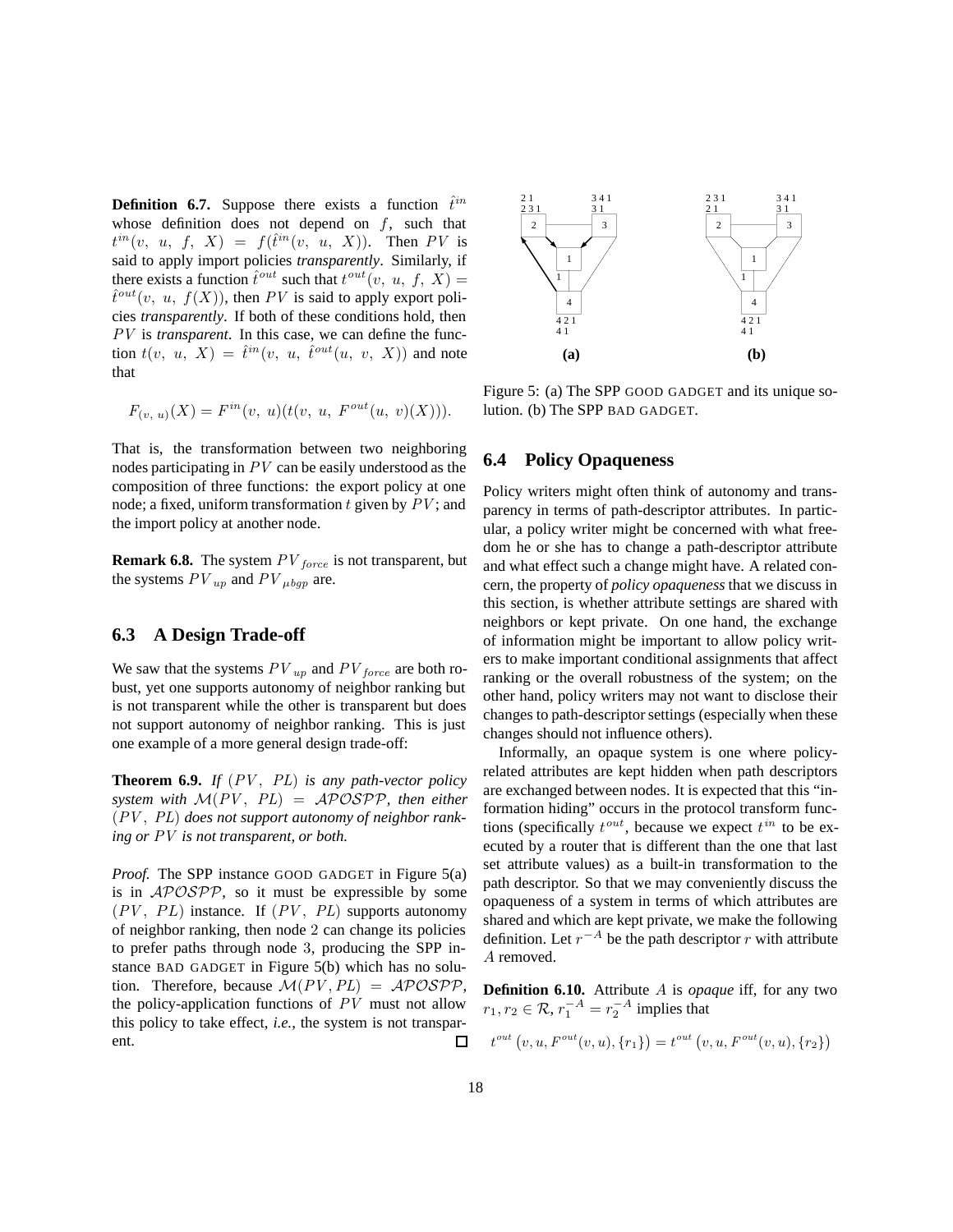for all  $v, u$  (*i.e.*, either  $r_1$  and  $r_2$  are both filtered or they produce the same descriptor).

An opaque attribute, then, is one that is essentially cleared on export (after application of t*out*).

**Remark 6.11.** The local-preference attribute is opaque in the systems  $PV_{force}$  and  $PV_{\mu bgp}$ , but not in the system *PV up*. In this case, the opaqueness of local-preference and autonomy of neighbor ranking are closely intertwined because adjusting rank for next-hop involves adjusting the local-preference value accordingly; this is not arbitrarily permitted in  $PV_{up}$ . It is the implementation of ranking restrictions in  $PV_{up}$  that removes the opaqueness of local preference. It is not generally true that loss of autonomy of neighbor ranking goes hand-in-hand with a loss of opaqueness.

## **7 Global Constraints**

Theorem 6.9 shows that the expressive power of  $APOSPP$  can be reached only if a path-vector policy system gives up either transparency or some autonomy. However, both of these may be very important in many applications. In this section, we discuss an approach that will allow us to move beyond this dilemma: relying on global assumptions in the network.

The expressive power of a path-vector policy system is largely dictated by the *local constraints* included in the specification and those enforced by the policy language. We introduce the complementary notion of a *global constraint* as any function K that maps any (*PV* , *PL*) instance  $I$  to  $\{TRUE, FALSE\}.$ 

**Definition 7.1.** A *globally constrained* path-vector policy system is a triple  $(PV, PL, K)$ , where K is a global constraint for (*PV* , *PL*). I is a *legal instance* of  $(PV, PL, K)$  if I is an instance of  $(PV, PL)$  and  $K(I)$  = TRUE.

**Definition 7.2.** Let  $\mathcal{M}(PV, PL, K)$  be the set

 $\{\mathcal{E}(S) \mid S \in \mathcal{S}(I) \text{ for a legal } (PV, PL) \text{ instance } I\}.$ 

**Definition 7.3.** Define the constraint <sup>K</sup>*apo* as

$$
\mathbf{K}_{apo}(I) \Leftrightarrow \forall S \in \mathcal{S}(I), \, \mathcal{E}(S) \in \mathcal{APOSPP}.
$$

We say that the global constraint K is *robust* for  $(PV, PL)$  if, for every instance I,  $K(I)$  implies  $K_{apo}(I)$ .

The following theorem implies that global constraints are indeed an integral part of path-vector-system design.

**Theorem 7.4.** *Suppose the global constraint* K *is robust for a transparent* (*PV* , *PL*) *allowing autonomy of neighbor ranking such that*  $\mathcal{M}(PV_{sp}) \subsetneq \mathcal{M}(PV, PL, K)$  (i.e., *at least as expressive as shortest paths). Then* K *must be non-trivial.*

*Proof.* If we are not restricted to shortest-paths routing, then autonomy of neighbor ranking and transparency allow us to express BAD GADGET. Only a non-trivial global constraint could prevent this.  $\Box$ 

## **8 An Application: Class-Based Path-Vector Policy Systems**

The Hierarchical-BGP points in the design space (HBGP, *etc.*), motivated by [5, 6], are examples of a general class of transparent systems where some type of autonomy of neighbor ranking is relevant: route transformations depend on the partition of neighbors into *classes*. We will refer to systems that use a generalized version of such a policy language as *class-based systems*. Theorem 7.4 tells us that such systems require a nontrivial global constraint; in this section we sketch design guidelines for these systems.

### **8.1 The Class-Based Path-Vector System**

We fix a BGP-like path-vector system that can implement *scoping* and *relative preference* rules dictated by class relationships (such as those in [5, 6]). By *scope*, we mean the conditions under which routes are shared with neighbors, and by *relative preference*, we mean the difference in rank assigned to routes learned from neighbors in different classes.

In our running-example system  $PV_{\mu bqp}$ , path descriptors r contain a *local preference* attribute  $l(r)$  that can be set to assign rank based on the class of the exporting neighbor. This attribute is not shared between nodes, intuitively allowing some autonomy and opaqueness. Limited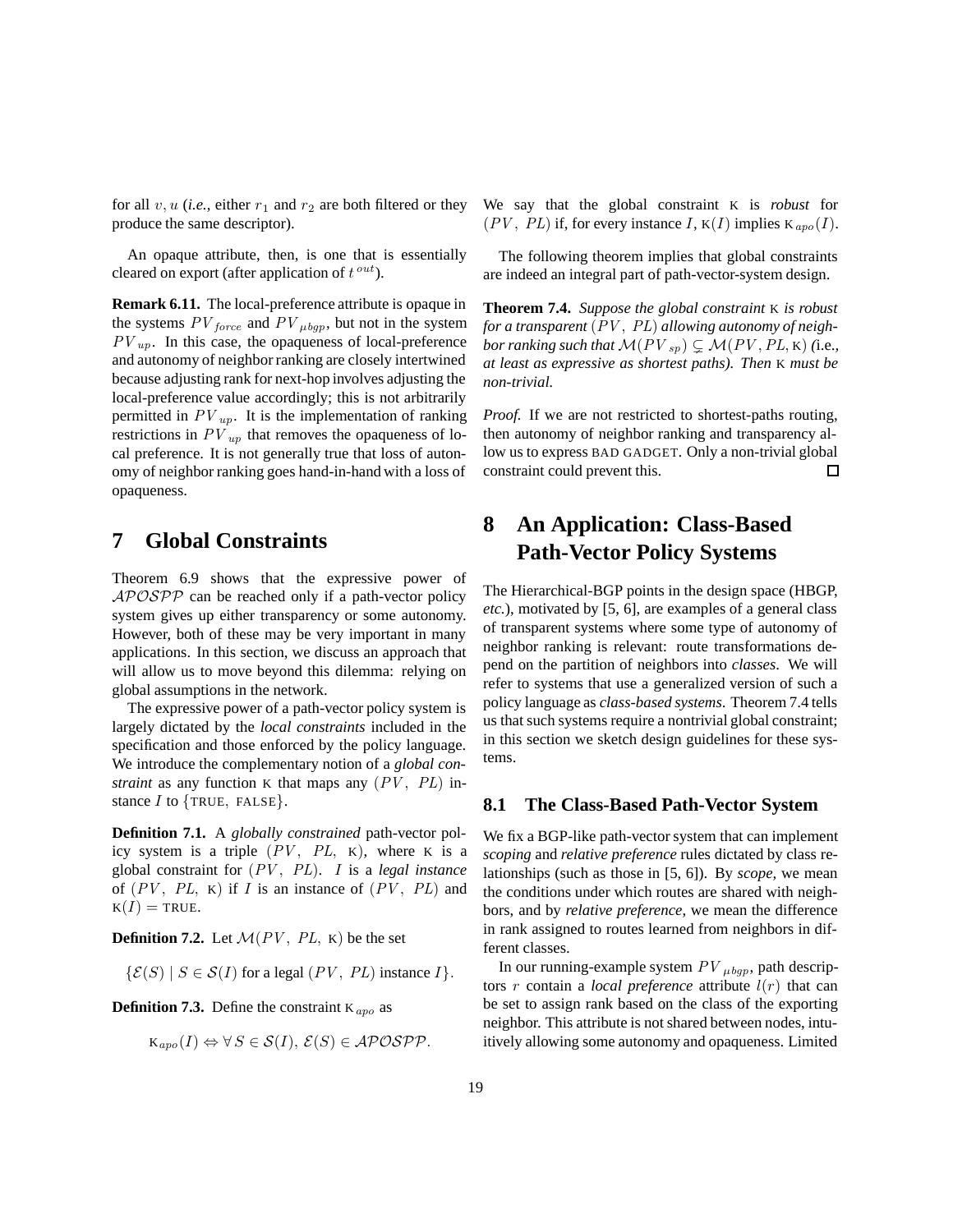scoping can be implemented by filtering routes. However, this notion of scope is restrictive, *e.g.*, it does not allow easy flagging of a backup route, especially when the next hop might be through a neighbor of an ordinarily preferred class. Therefore, we extend the path descriptor r, following [5], to include a *level* attribute  $g(r)$ . This attribute is nondecreasing and shared and will have precedence in ranking; thus, it can be used to communicate notions of scope that override relative-preference rules encoded in the local-preference attribute.

**Remark 8.1.** If all nodes agreed on an encoding within local preference for indicating backup routes or some information were shared between nodes, backup-route scoping would be possible in BGP ( $PV$ <sub> $\mu$ bqp</sub>) without additional attributes. However, the additional attribute can separate the awkward encoding and information sharing from attributes meant for local use. The original description of HBGP+BU in [5] discussed these same issues.

The components of the path-vector system  $PV_{cb}$  that we use for class-based applications are as follows.

$$
\mathcal{R}_{cb} = \mathcal{D}_{cb} \times \mathbb{N} \times \text{Seq}(\mathbb{N})
$$
\n
$$
\mathcal{U}_{cb} = \mathbb{N} \times \mathbb{Z} \text{ (lexically ordered)}
$$
\n
$$
\text{dest}_{cb}(d, g, l, P) = d
$$
\n
$$
\omega_{cb}(d, g, l, P) = (g, -l)
$$
\n
$$
\mathbf{O}_{cb}(X) = (r \in X) \Rightarrow (\exists d \in \mathcal{D}_{cb}, m \in \mathbb{N})
$$
\n
$$
\text{ such that } r = (d, 0, 0, m)
$$
\n
$$
\mathbf{L}_{cb}^{in}(f) = (((d', g', l', P') = f(d, g, l, P))
$$
\n
$$
\Rightarrow (g \le g' \land P = P'))
$$
\n
$$
\mathbf{L}_{cb}^{out}(f) = (((d', g', l', P') = f(d, g, l, P))
$$
\n
$$
\Rightarrow (g \le g' \land P = P'))
$$
\n
$$
\mathbf{t}_{cb}^{in}(u, v, f, X) = \{(d, g, l, P) \in f(X) \mid P \text{ is a simple path}\}
$$
\n
$$
\mathbf{t}_{cb}^{out}(u, v, f, X) = \{(d, g, 0, uP) \mid (d, g, l, P) \in f(X)\}
$$

Note that  $L_{cb}^{in}$  and  $L_{cb}^{out}$  guarantee that the level at-<br>tribute is nondecreasing and that  $t^{out}$  guarantees that lo tribute is nondecreasing and that  $t_{cb}^{out}$  guarantees that lo-<br>cal preference is not shared. When rapking a smaller cal preference is not shared. When ranking, a smaller level attribute is first preferred, then higher local preference. Also, note that  $PV_{cb}$  is transparent: let  $t(v, u, X) = \{ (d, g, 0, uP) | (d, g, l, P) \in$ X where  $uP$  is a simple path in Definition 6.7.

### **8.2 Class-Based Policy Languages**

The second component of design is a policy language capable of expressing scope and relative-preference rules for class-based systems. We first make formal the notion of class relationships. Let  $C = \{C_1, C_2, \ldots, C_c\}$  be a set of *classes*. Every node  $v \in V$  will have a *class-assignment function*  $C^v : V \to C$  that assigns each neighbor of v a class in  $C$ . As an example, consider node  $v$  in Figure 6. Here, a node v with neighbors  $u, w, x$  has assigned classes  $C_k, C_i, C_j$  to these neighbors, respectively.



Figure 6: Class assignments to neighbors of node  $v$  and paths to a destination node d.

Class assignments might require some consistency, *e.g.*, that "customer" and "provider" assignments occur in consistent pairs; such requirements in a system are expressed by the *cross-class matrix*  $X = \{0, 1\}_{c \times c}$ . For any pair of nodes  $u, v \in V$ , if  $C^v(u) = C_i$ , then  $X_{ij} = 1$  if  $C^u(v)$  is permitted to be  $C_j$ ; otherwise,  $X_{ij} = 0$ .

#### **Remark 8.2.** By defintion, X must be symmetric.

Let  $(\bullet)$  be the set of *order operators*, *e.g.*, =, <,  $\le$ , *etc.*, and  $\top$ , which means "any relationship," so that  $z_1 \top z_2$ is true for any  $z_1, z_2$  in the same ordered set. Relative preference between classes will be described by the *preference matrix*  $W = (\bullet)_{c \times c}$  so that if  $W_{ij} = \bullet$ , then nodes should treat path descriptors  $r_i, r_j$  imported from neighbors in classes  $C_i, C_j$ , respectively, in a way that ensures  $\omega(r_i) \bullet \omega(r_j)$ ; *e.g.*, in Figure 6, if  $W_{ij}$  is <, then node  $v$  should prefer the path  $P$  over the path  $Q$ . The policy-language compiler can enforce this as a constraint on local-preference-attribute values set by import policies.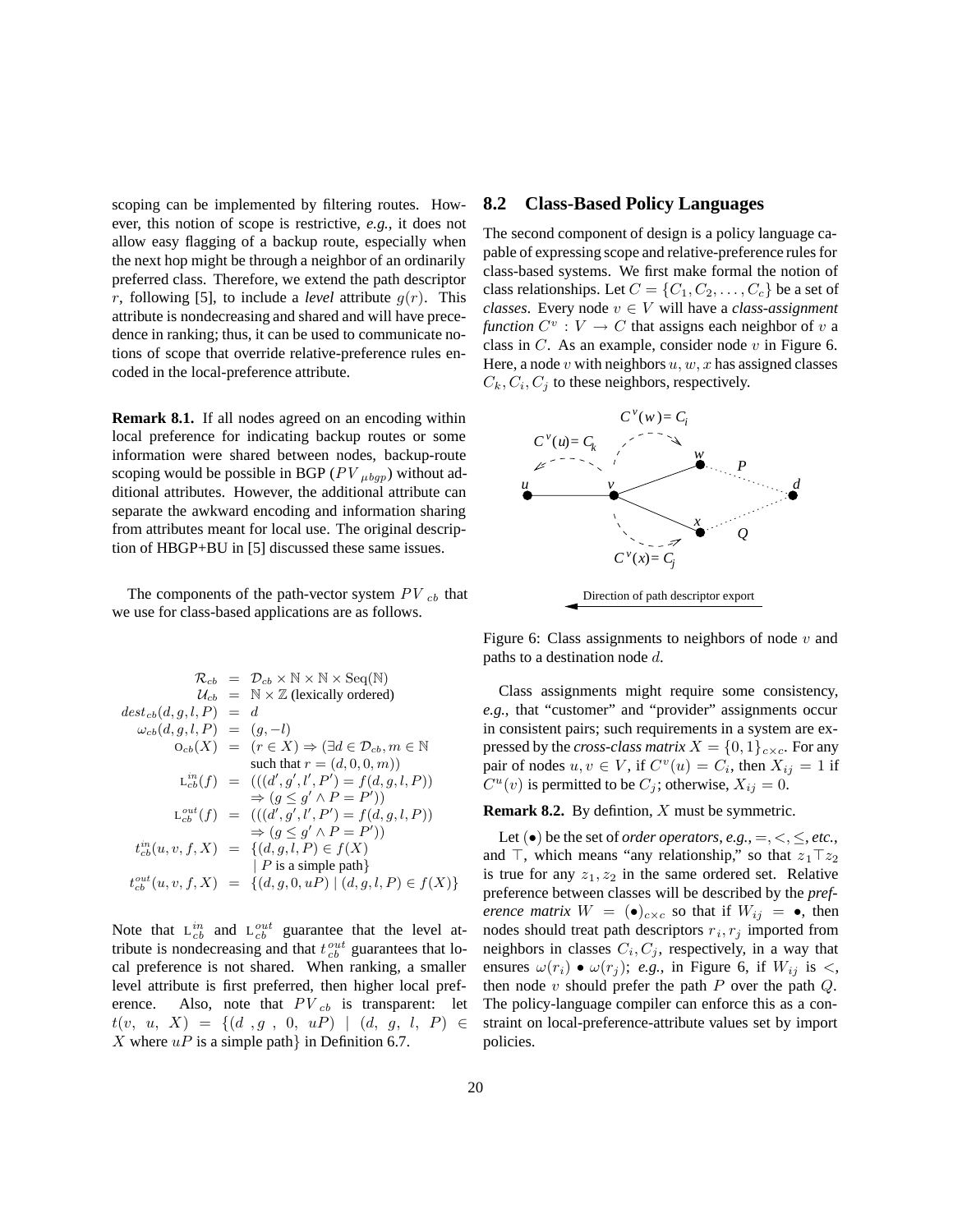Scope will be described by the *level matrix*  $M =$  $((\bullet) \cup {\{\perp\}})_{c \times c}$ . For any node v and neighbors w, u with  $C^v(w) = C_i$  and  $C^v(u) = C_k$ , if  $M_{ik} = \perp$  then for any path descriptor r imported from w,  $F^{out}(v, u)(\{r\})$  must equal  $\emptyset$ . This setting is used to prevent the exchange of routes between classes altogether (filtering); *e.g.*, in Figure 6, if  $M_{ik} = \perp$ , then v would not export to u any routes it learned from  $w$ . Other scoping conditions can be described by allowing or enforcing a change in the level attribute. One example is backup routing: Because lower levels take precedence, a backup route can be assigned a higher level value to avoid being chosen even if it passes through a preferred class. This situation can be sketched using our example Figure 6: Formally, for any node v and two neighbors w, u with  $C^v(w) = C_i$  and  $C<sup>v</sup>(u) = C<sub>k</sub>$ , assume there is a path P from w to some destination d. Let  $r_w$  be the path descriptor at v for the path  $vP$ , and let  $r_u$  be the path descriptor for the path  $vP$ exported to u, i.e.,  $\{r_w\} = F^{out}(v, u)(\{r_w\})$ . The policy complier should enforce through constraints on levelattribute values set in export policies that, if  $\bullet = M_{ik}$ , then  $g(r_w) \bullet g(r_u)$ .

Because the level attribute has precedence in ranking over the local-preference attribute, the preference matrix W only applies to descriptors of the same level-attribute value; automatically, lower level values are preferred and this allows descriptors of different levels to be exchanged by neighbors of any class.

**Example 8.3.** For the system HBGP+BU, let  $C =$  ${C_1, C_2, C_3}$ , where  $C_1$  can be interpreted "customer,"  $C_2$  as "peer," and  $C_3$  as "upstream provider." X should enforce consistent customer-provider and peer-peer relationships; W should enforce that customer routes are preferred over peer routes, and both are preferred over upstream routes; M should enforce that customer routes are shared with all neighbors, and that peer and upstream routes are only shared with customers. In addition, M should permit nodes to flag routes as backup routes so that they are less preferred even if relative preference rules would dictate otherwise. The resulting matrices  $X$ ,  $W$ , and M are as follows.

$$
X = \left[ \begin{array}{rrr} 0 & 0 & 1 \\ 0 & 1 & 0 \\ 1 & 0 & 0 \end{array} \right]
$$

$$
W = \begin{bmatrix} \top < < \\ > & \top < \\ > > & \top \\ > > & \top \end{bmatrix}
$$
\n
$$
M = \begin{bmatrix} \leq & \leq < \\ \leq < < < \\ < < < < \\ \leq < < & \bot \end{bmatrix}
$$

A *class description* is the quadruple

$$
CD = (C, X, W, M).
$$

*CD* contains all the information necessary to generate a policy language for  $PV_{cb}$  whose "compiler," the semantic function M, can generate tuples (*F in*, *Fout*, *Forig* ) from node policies that (1) list class assignments (*i.e.*,  $C^v$ ) for neighbors and (2) give local preferences and level settings for routes. The tuples will honor the scope and relative preference rules described by *CD* if the compiler does the following at each node  $v$  given its policy configuration p in *PL*:

- 1. For all neighbors u, let  $F^{in}(v, u)$  set the local preference (and possibly level) attributes of imported path descriptors as specified in the policy configuration p. Check that for all pairs of neighbors  $u, w$ , if  $C^v(u) = C_i$ ,  $C^v(w) = C_j$ , and  $\bullet = W_{ij}$ , then for all  $r_u \in F_{(v,u)}(\mathcal{R}_I^u)$  and  $r_w \in F_{(v,w)}(\mathcal{R}_I^w)$ , we have that  $\omega(r_u) \bullet \omega(r_w)$  if  $g(r_u) = g(r_w)$ .
- 2. For all neighbors u, let  $F^{out}(v, u)$  set the level of outgoing path descriptors as specified in the policy configuration  $p$ . Then check that for all pairs of neighbors u, w, if  $C^v(w) = C_i$ ,  $C^v(u) = C_j$ , and  $\bullet$  =  $M_{ij}$ , then for all  $r \in F_{(v,w)}(\mathcal{R}_I^w)$ ,  $g(r) \bullet g(F^{out}(v, u)(r))$ , unless  $\bullet = \bot$ , in which case  $F^{out}(v, u)(r) = \emptyset.$

The policy language can enforce the local constraints described by  $X$ ,  $W$ , and  $M$ . Class consistency, along with any further conditions necessary for robustness, must be built into the accompanying global constraint.

**Remark 8.4.** Class-based systems are autonomous with respect to next-hop class if the descriptors have the same level-attribute value; because a neighbor can be assigned any class, as long as the assignments are consistent, this essentially means that class-based systems have a restricted form of autonomy of neighbor ranking.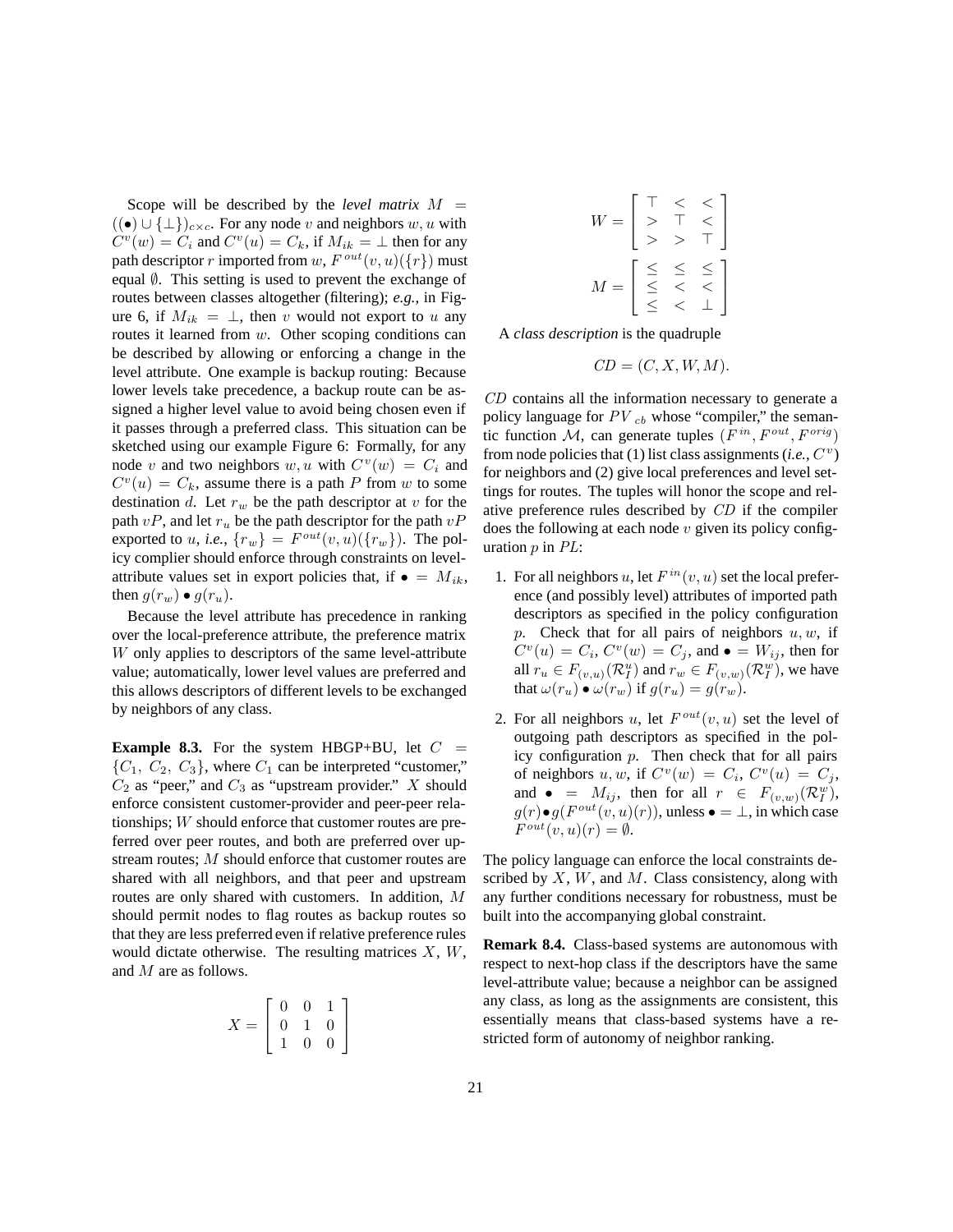### **8.3 Class-Based Global Constraints**

Let the class-consistency constraint C be defined as

$$
\forall u, v \in V,
$$
  

$$
(C^v(u) = C_i) \Rightarrow (C^u(v) \in \{C_j \in C \mid X_{ij} = 1\}).
$$

Let  $K_{cb} = C \wedge J$ , where J is some constraint such that  $K_{cb}$ is robust for  $PV_{cb}$  with respect to some  $PL$  of the form described above. We now examine how to suitably define the robustness check J.

Given the results from Section 5.2, we know that a good starting point for guaranteeing robustness is precluding dispute wheels. Because of the preference and scoping rules associated with class-based systems, we can more easily find potential dispute wheels given the class assignments made by nodes. We first introduce the following helpful result.

**Lemma 8.5.** *The path descriptors corresponding to all paths*  $R_iQ_{i+1}$  *and*  $Q_i$  *on a dispute-wheel rim in an SPP mapped from a class-based instance have equal levelattribute values.*

*Proof.* In this proof, SPPs are those mapped from instances of a path-vector system; so, if  $P \in \mathcal{P}^v$  in the SPP  $S \in \mathcal{S}(I)$ , define  $d(P) \in \mathcal{R}_{cb}$  as the realizable path descriptor for path  $P$  at node  $v$  in the path-vector instance *I*. Recall that  $g(r)$  is the level attribute of r.

Assume we have a dispute wheel in some SPP  $S \in \mathcal{S}(I)$ ; then for all i,  $\lambda^{v_i}(R_i Q_{i+1}) < \lambda^{v_i}(Q_i)$ , so  $\omega(d(R_iQ_{i+1}))$  <  $\omega(d(Q_i))$ ; this means that  $g(d(R_iQ_{i+1})) \leq g(d(Q_i))$ . Level is nondecreasing, so  $g(d(Q_{i+1})) \leq g(d(R_iQ_{i+1}))$ . These two inequalities imply that  $g(d(Q_{i+1})) \leq g(d(Q_i))$  for all *i*; iterating around the wheel yields  $g(d(Q_i)) \leq g(d(Q_{i+1}))$ , thus  $g(d(Q_i)) = g(d(Q_{i+1})) = g(d(R_iQ_{i+1})).$ □

Let  $e = \{v, u\} \in E$  and let  $C^v(u) = C_i$ . If e is on a dispute wheel rim, then by Lemma 8.5, there must be a class assignment of another node  $w$  by  $v$  such that  $v$  can export to  $u$  a path descriptor from  $w$  without increasing the level attribute. But when an edge lies on a dispute wheel rim, it imports a descriptor from two nodes, one along a spoke edge and one also on the rim; so, this condition is true for both the node adjacent to the spoke edge leading to  $v$  and for the node adjacent to the rim edge

leading to  $v$ . This condition, in turn, applies to the rim edge  $\{w, v\}$  as well (a dispute wheel must contain at least two distinct directed edges), but we cannot iterate further around the wheel because w could import from rim edge e. However, we have just proved that the following statement must hold for any rim edge e:

**Lemma 8.6.** *If*  $e = \{v, u\} \in E$  *with*  $C^{v}(u) = C_i$  *is on a dispute-wheel rim, then there exists some*

$$
C_j \in \{C_x \mid X_{jx} = 1 \text{ and } M_{xi} \text{ permits equality}\}
$$

*such that*

$$
\exists k : M_{kj} = 1.
$$

We can then use Lemma 8.6 to form a constraint that prevents dispute wheels just based on class assignments:

**Theorem 8.7.** *Given an instance signaling graph* G *and class assignments, consider the subgraph* H *containing only edges*  $\{v, u\}$ *,*  $C^v(u) = C_i$ *, with*  $C_i$  *satisfying the condition in Lemma 8.6. If* H *is acyclic then there is no dispute wheel.*

*Proof.* Dispute wheen rims must contain edges satisfying the condition in Lemma 8.6. Thus if the signaling subgraph containing only these edges is acyclic, no cycle of these edges, including a dispute wheel in the general signaling graph, is possible.  $\Box$ 

**Remark 8.8.** The sufficient condition in Theorem 8.7 is unnecessarily strong in most cases. However, if  $W =$  $T_{c \times c}$  then this is the only global constraint we know of that can guarantee no dispute wheel. Furthermore, M often permits the construction of a "homogeneous dispute wheel," one where all class assignments in the direction of export are the same around the rim. The constraint in Theorem 8.7 can be weakened to allow such cycles in the testing subgraph and these cycles can then be checked for separately. This observation is especially important for HBGP+BU, where the only potential dispute wheels are homogeneous, and these cycles are prevented by standard Internet economics (see the following example).

**Example 8.9.** For the system HBGP+BU, J need only check that no customer-provider cycles exist: A simple case-by-case analysis of possible class assignments, given the constraints in matrices  $C$  and  $M$ , shows that the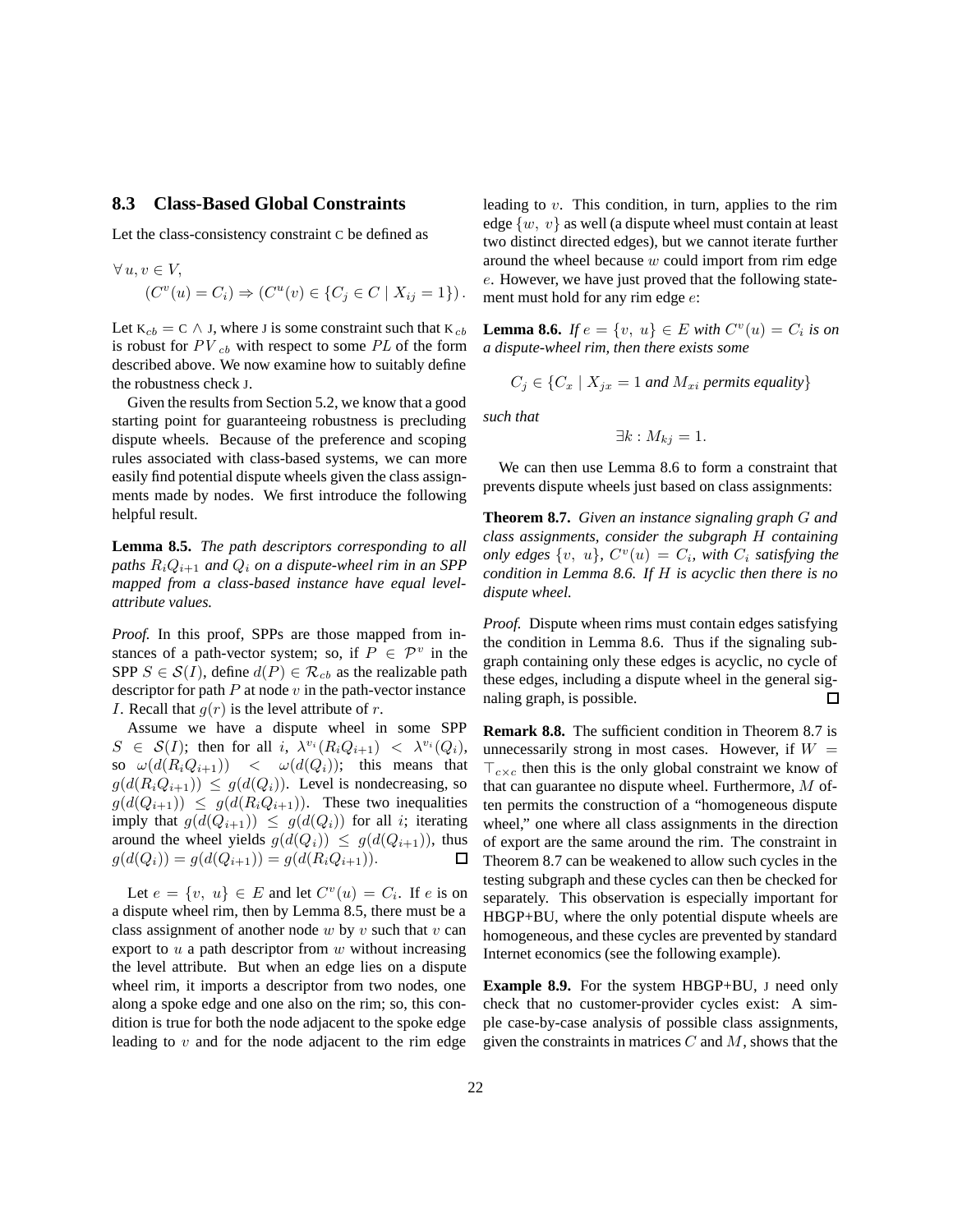only dispute wheels possible are cycles in the customerprovider relationship graph. This follows directly from Lemma 8.5. Consider the other possibilities of edges on the dispute wheel:

- 1. Suppose we have a rim edge  $e = \{v, u\}$  where  $C<sup>v</sup>(u) = C<sub>3</sub>$ . Then node v must import from a node w without increasing the level attribute; however, only  $M_{31}$  permits equality so  $C^v(w) = C_1$ . Because only  $X_{13} = 1$ , we have that  $C^w(v) = 3$ . If  $w$  is on a spoke, then because  $W$  prefers routes from  $C_1$  neighbors such as  $w$ , the adjacent rim node must also be of class  $C_1$ . Thus the only situation is one where the adjacent rim edge to  $v$  must have the same assignment as this one; this gives the homogeneous customer-provider cycle.
- 2. Suppose we have a rim edge  $e = \{v, u\}$  where  $C<sup>v</sup>(u) = C<sub>2</sub>$ . Just as with the case above, only  $M_{21}$  permits equality, and by a similar argument, the adjacent rim edge to  $v$  must be a customer-provider edge. But this results in case (1) above where the dispute wheel must have these edges all the way around the rim, which contradicts the assumption that  $C<sup>v</sup>(u) = C<sub>2</sub>$ . Thus this edge e cannot be on a dispute wheel.
- 3. Suppose we have a rim edge  $e = \{v, u\}$  where  $C<sup>v</sup>(u) = C<sub>1</sub>$ . All values  $M<sub>1i</sub>$  permit equality, so v can import the dispute path descriptors from neighbors of any class. Consider the assigment along the rim edge  $e' = \{w, v\}$  adjacent to v. By case (2) above,  $C^w(v) \neq C_2$ . If  $C^w(v) = C_3$  then all dispute wheel edges must have this directed assignment, as in case (1) above, so this contradicts the assumed class assignment along edge e. The only other possibility is that  $C^w(v) = C_1$ , which would give a customer-provider cycle.

Checking for these customer-provider cycles is tractable; even without an explicit check, the basic economics of the current commercial Internet naturally prevent nodes from being customers or providers of themselves.

### **9 Open Problems**

We have defined the Path-Vector Policy System framework: we identified and formalized dimensions of the protocol design space in a way that highlights the role of policy languages.

Several issues that we discussed require additional work. First, either Conjecture 5.3 must be proven or a broader sufficient condition for robustness should be found. Second, the power of class-based systems must be investigated further; in particular, the robustness check presented in Theorem 8.7 is too strong. It is likely that a closer examination of the preference and scoping rules will give a more reasonable set of constraints that do not "over-protect" against dispute wheels and do not preclude too many robust instances. Third, while we justify the inclusion of global constraints in protocol design, we do not discuss how they are enforced. Distributed algorithms, supplementary protocols, or economic incentives could check global consistency. We can also ask what level of expressiveness can be achieved by an autonomous, transparent, and robust system with an imposed global constraint that can be checked by one of the above methods in polynomial time. Finally, additional useful degrees of autonomy should be identified and analyzed (perhaps in the context of specific routing applications).

We have focused on the static semantics of path-vector systems rather than their dynamic behavior. However, in non-deterministic systems, the static and dynamic semantics may become intertwined, *e.g.*, a node might use some temporal condition to break ties between equally ranked routes from different neighbors in a BGP-like system—a system that prefers more recent routes will have very different semantics than one that prefers older routes. Both non-deterministic systems and their dynamic semantics should be investigated. Furthermore, the static semantics of a path-vector system are independent of the algorithm used to find solutions; we are particularly interested in distributed approaches to this problem.

We have focused on the signaling of routes without discussion of how this corresponds to forwarding in the data plane. For example, in BGP, the signaling graph of Internal BGP (IBGP) need not have any relationship to the forwarding graph (IGP forwarding). Several routing anomalies that are related to this independence in BGP have been described elsewhere in [11]. In general, there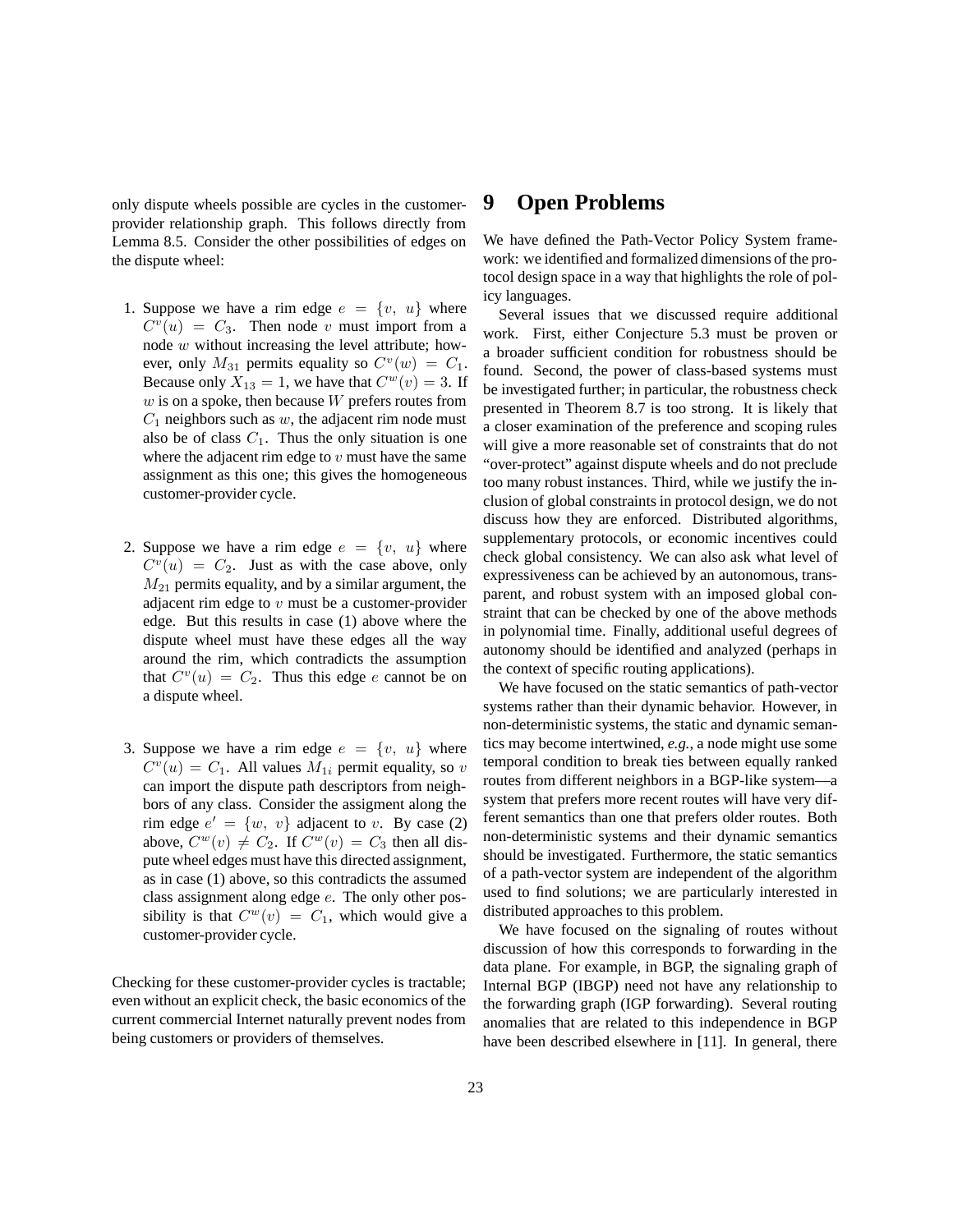will be some interaction between the signaling graph, the physical network supporting this signaling, and the paths in the data plane which are controlled by the paths in the signaling plane. We need a general theory that describes this interaction for path-vector protocols.

## **References**

- [1] C. Alaettinoglu, T. Bates, E. Gerich, D. Karrenberg, D. Meyer, M. Terpstra, and C. Villamizar. Routing Policy Specification Language (RPSL). RFC 2280, 1998.
- [2] O. Bonaventure and B. Quoitin. Common Utilizations of BGP Community Attribute. Manuscript, 2003.
- [3] R. Chandra, P. Traina, and T. Li. BGP Communities Attribute. RFC 1997, 1996.
- [4] Cisco Field Note. Endless BGP Convergence Problem in Cisco IOS Software Releases. http://www.cisco.com/warp/public/770/ fn12942.html, October 2001.
- [5] L. Gao, T. G. Griffin, and J. Rexford. Inherently Safe Backup Routing with BGP. In *Proc. IEEE IN-FOCOM 2001*, 1:547–556, April 2001.
- [6] L. Gao and J. Rexford. Stable Internet Routing without Global Coordination. In *Proc. ACM SIGMET-RICS*, pages 307–317, June 2000.
- [7] R. Govindan, C. Alaettinoglu, G. Eddy, D. Kessens, S. Kumar, and W. Lee. An Architecture for Stable, Analyzable Internet Routing. *IEEE Network*, 13(1):29–35, 1999.
- [8] T. G. Griffin, A. D. Jaggard, and V. Ramachandran. Design Principles of Policy Languages for Path Vector Protocols. In *Proc. ACM SIGCOMM'03*, August 2003.
- [9] T. G. Griffin, F. B. Shepherd, and G. Wilfong. The Stable Paths Problem and Interdomain Routing. *IEEE/ACM Transactions on Networking*, 10(2):232–243, April 2002.
- [10] T. G. Griffin and G. Wilfong. An Analysis of BGP Convergence Properties. In *Proc. ACM SIG-COMM'99*, pages 277–288, September 1999.
- [11] T. G. Griffin and G. Wilfong. On the Correctness of IBGP Configuration. In *Proc. ACM SIGCOMM'02*, August 2002.
- [12] B. Halabi. *Internet Routing Architectures*. Cisco Press, 1997.
- [13] C. Hendrick. Routing Information Protocol (RIP). RFC 1058, 1988.
- [14] C. Huitema. *Routing in the Internet*. Prentice Hall, 1995.
- [15] G. Huston. Interconnection, Peering and Settlements: Part I. *Internet Protocol Journal*, 2(1):2–16, March 1999.
- [16] G. Huston. Interconnection, Peering and Settlements: Part II. *Internet Protocol Journal*, 2(2):2–23, June 1999.
- [17] G. Huston. Scaling Interdomain Routing—A View Forward. *Internet Protocol Journal*, 4(4):2–16, December 2001.
- [18] D. McPherson, V. Gill, D. Walton, and A. Retana. BGP Persistent Route Oscillation Condition. Manuscript, 2002.
- [19] B. Rajagopalan, J. Luciani, and D. Awduche. IP Over Optical Networks: A Framework. Manuscript, 2003.
- [20] S. Ramachandra and D. Tappan. BGP Extended Communities Attribute. Internet Draft, 2001. Work in progress.
- [21] Y. Rekhter and T. Li. A Border Gateway Protocol. RFC 1771 (BGP version 4), 1995.
- [22] E. Rosen and Y. Rekhter. BGP/MPLS VPNs. RFC 2547, 1999.
- [23] J. Rosenberg, H. Salma, and M. Squire. Telephony Routing Over IP (TRIP). RFC 3219. January 2002.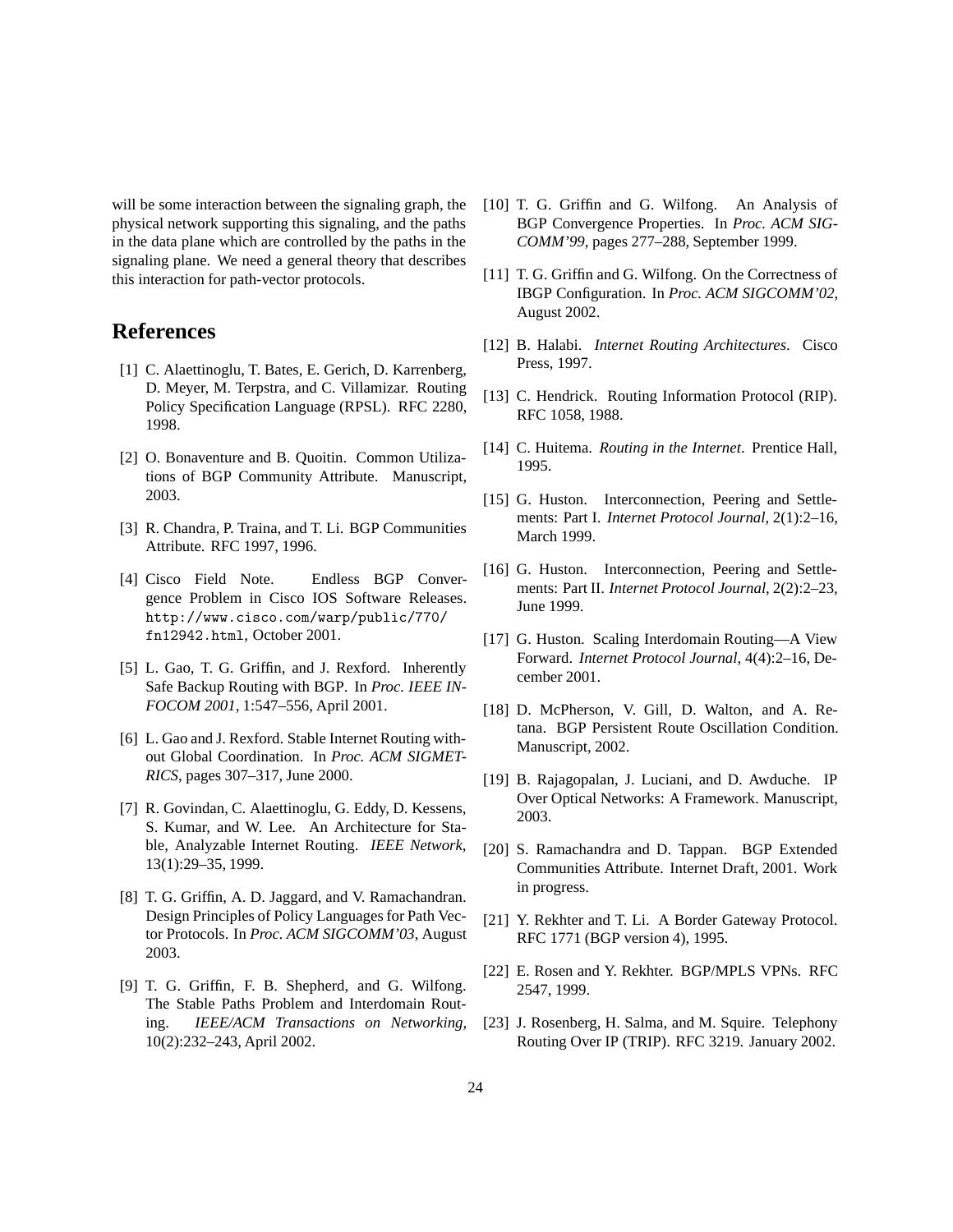- [24] R. P. Stanley. *Enumerative Combinatorics, Vol. 2*. Cambridge University Press, Cambridge, 1999.
- [25] J. W. Stewart. *BGP4, Inter-domain Routing in the Internet*. Addison-Wesley, 1998.
- [26] K. Varadhan, R. Govindan, and D. Estrin. Persistent Route Oscillations in Inter-domain Routing. *Computer Networks*, 32:1–16, 2000.
- [27] Y. Xu, A. Basu, and Y. Xue. A BGP/GMPSL Solution for Inter-domain Optical Networking. Manuscript, 2002.

## **A Proofs of SPP and Path-Vector Solution Equivalence**

**Theorem A.1 (4.5).** *If*  $\pi$  *is a solution for*  $S_{(I,w,r_w)}$ *, then* 

$$
\rho_{\pi}(v) = \bigcup_{P \in \pi(v)} r(P, r_w)
$$

*is a solution for*  $I(w, r_w)$ *.* 

*Proof.* It is clear that for each v, all path descriptors in  $\rho_{\pi}(v)$  are realizable. We must show that for each v,  $\rho_{\pi}(v) = \min(C(\rho_{\pi}, v))$ . If  $v = w$ , then  $\rho_{\pi}(w) =$  $\{(w)\}\ =\ \min(C(\rho_{\pi}, w))$  by definition. Suppose that  $v \neq w$ . We first note that for any  $Y \subseteq \mathcal{P}^v$ ,

$$
A = \bigcup_{P \in \min(\lambda^v, Y)} r(P, r_w)
$$
  
= 
$$
\min \left( \bigcup_{P \in Y} r(P, r_w) \right)
$$
  
= 
$$
B,
$$

because

$$
r \in A
$$
  
iff  ${r} = r(P, r_w)$  for some  $P \in min(\lambda^v, Y)$ 

iff  ${r} = r(P, r_w)$  for some  $P \in Y$  such that for every  $P' \in Y$ ,  $\lambda_{(I, w, r_w)}^v(P) \leq \lambda_{(I, w, r_w)}^v(P')$ 

\n if 
$$
f(x) = P \in Y
$$
 such that for every  $P' \in Y$ ,  $\{r\} = r(P, r_w), \{r'\} = r(P, r_w)$ ,  $f(x) \leq \omega(r')$ \n

\n\n if  $f(x) = \omega(r')$ \n

\n\n if  $f(x) = \omega(r')$ \n

$$
\text{if} \quad r \in B. \quad \text{if} \quad r \in (U_{P \in Y} r(r, r_w)), \ \omega(r) \le \omega
$$

Let  $Y = \{(vQ \in \mathcal{P}^v \mid \{v, u\} \in E \text{ and } Q = \pi(u)\}.$ Because  $\pi$  is a solution we have  $\pi(v) = \min(\lambda^v, Y)$  and we have

$$
\rho_{\pi}(v) = \bigcup_{P \in \pi(v)} r(P, r_w) \n= \bigcup_{P \in \min(\lambda^v, Y)} r(P, r_w) \n= \min(\bigcup_{P \in Y} r(P, r_w)) \n= \min(\{r \in \mathcal{R} \mid r \in r(P, r_w) \text{ for some } P \in Y\}) \n= \min(\{r \in \mathcal{R} \mid r \in r(P, r_w) \text{ for some } P \in Y\}) \n= P \in \{(vQ \in \mathcal{P}^v \mid \{v, u\} \in E \text{ and } Q = \pi(u)\}\}) \n= \min(\{r \in \mathcal{R} \mid v, u\} \in E \text{ and } r \in \bigcup_{Q \in \pi(u)} r(vQ, r_w)\}) \n= \min(\{r \in \mathcal{R} \mid \{v, u\} \in E \text{ and } r \in \bigcup_{Q \in \pi(u)} F(v, u) (r(Q, r_w))\}) \n= \min(\{r \in \mathcal{R} \mid \{v, u\} \in E \text{ and } r \in F(v, u) (\bigcup_{Q \in \pi(u)} r(Q, r_w))\}) \n= \min(\{r \in \mathcal{R} \mid \{v, u\} \in E \text{ and } r \in F(v, u) (\rho_{\pi}(u))^{\{0\}}\}) \n= \min(C(\rho_{\pi}, v)),
$$

which completes the proof.

**Theorem A.2 (4.6).** *If*  $\rho$  *is a solution for*  $I(w, r_w)$ *, then* 

$$
\pi_{\rho}(v) = \{ P \in \mathcal{P}^v \mid r(P, r_w) \subseteq \rho(v) \}
$$

*is a solution for*  $S_{(I,w,r_w)}$ .

*Proof.* We need to show that for each v we have  $\pi_{\rho}(v)$  =  $\min(\lambda^v, \text{ candidates}(v, \pi_\rho)).$  Because  $\rho$  is a solution for  $I(w, r_w)$ , we know that  $\rho(v) = C(\rho, v)$  $min(F^{orig}(v) \cup Y)$ , where

$$
Y = \{ r \in \mathcal{R} \mid \{ v, u \} \in E \text{ and } r \in F_{(v, u)}(\rho(u)) \}.
$$

It is easy to show that for any  $X$  we have

$$
\{P \in \mathcal{P}^v \mid r(P, r_w) \subseteq \min(X)\} =
$$
  

$$
\min(\lambda^v, \{P \in \mathcal{P}^v \mid r(P, r_w) \subseteq X\}).
$$

 $\Box$